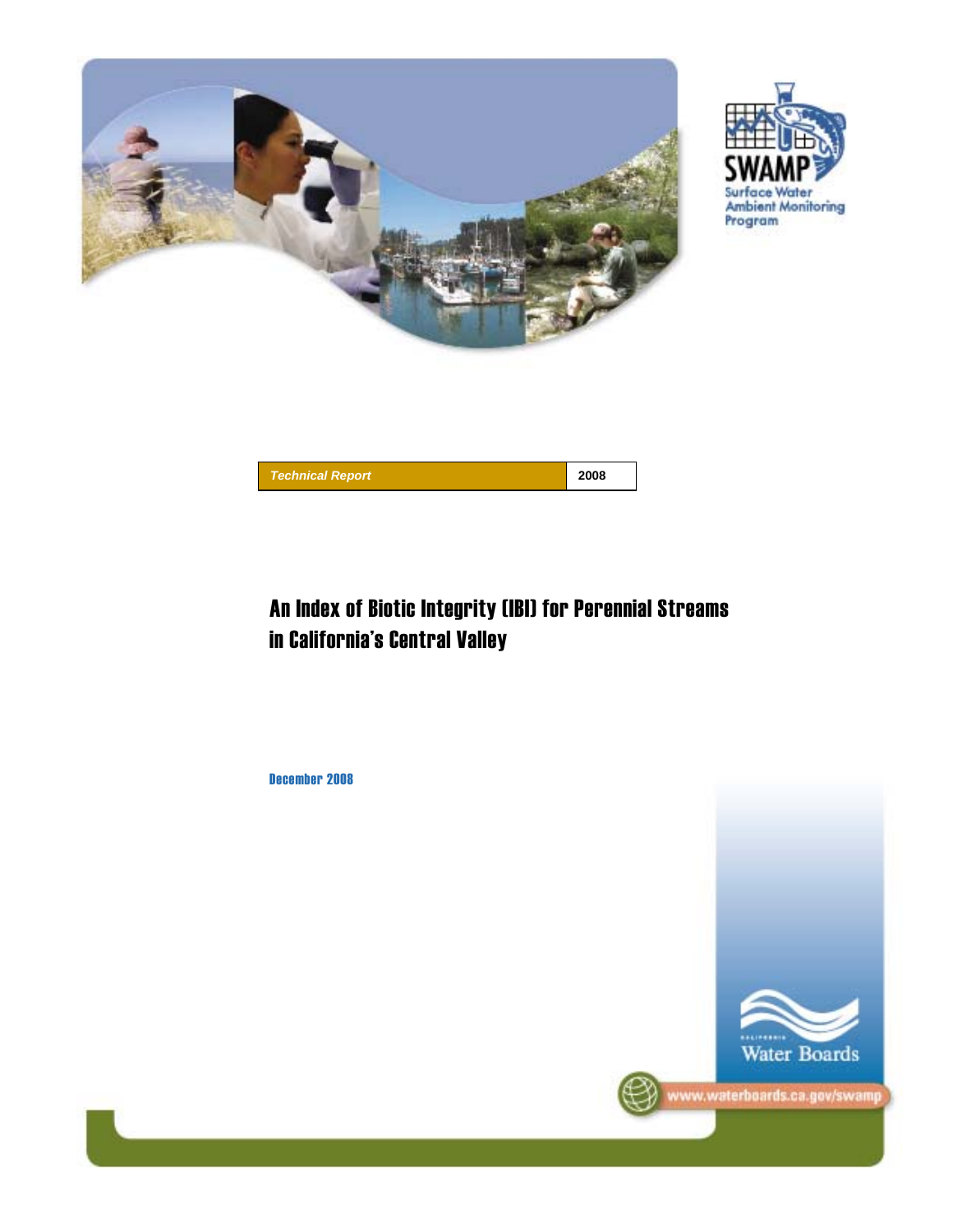### **An Index of Biotic Integrity (IBI) for Perennial Streams in California's Central Valley**

Andrew C. Rehn<sup>1</sup>, Jason T. May<sup>2</sup> and Peter R. Ode<sup>1</sup>

<sup>1</sup>California Aquatic Bioassessment Lab Dept. of Fish and Game 2005 Nimbus Road Rancho Cordova, CA 95670

> <sup>2</sup>U.S. Geological Survey Water Resources Division Placer Hall, 6000 J Street, Sacramento, CA 95819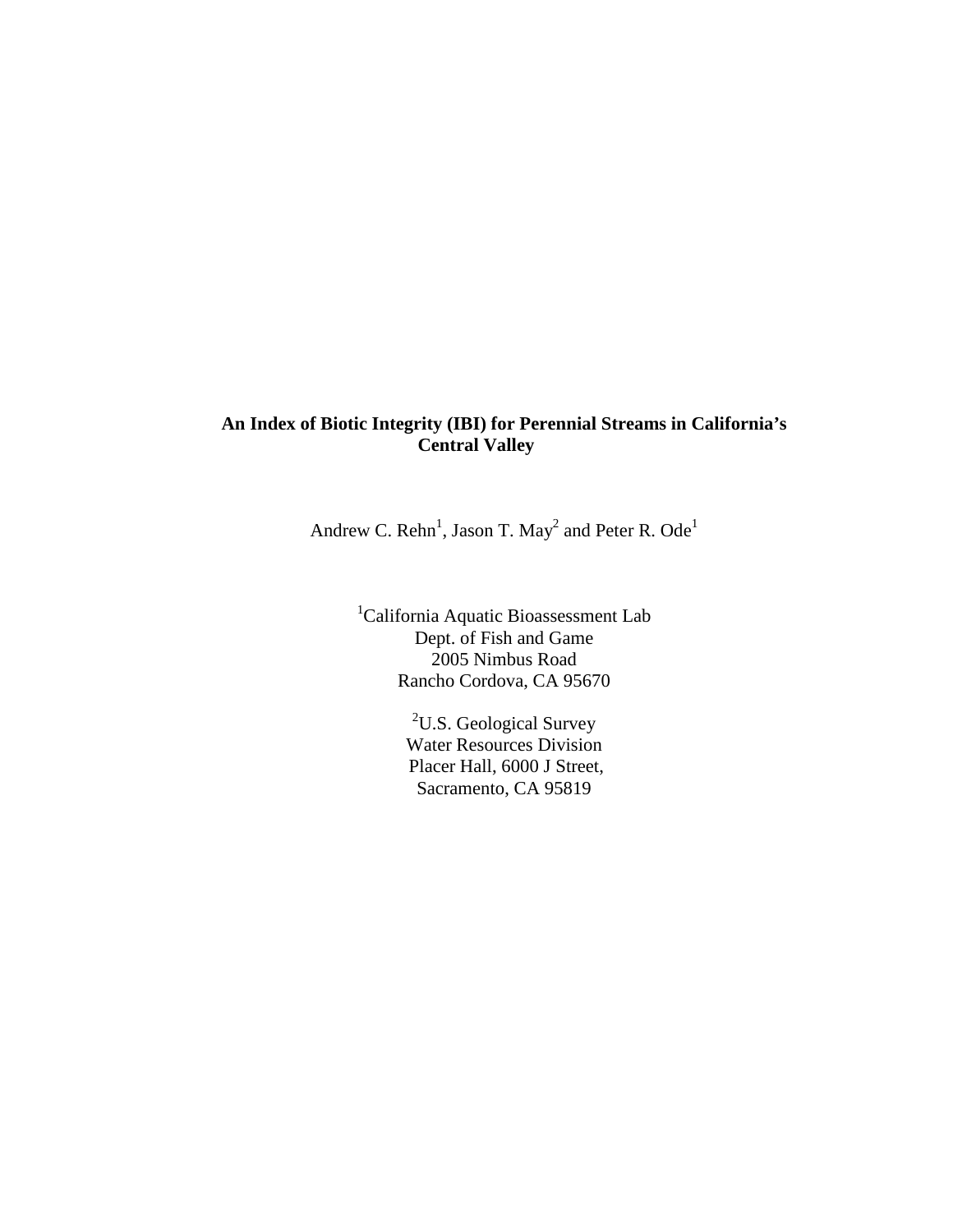#### **Executive Summary**

Bioassessment is the science of using aquatic organisms as indicators of ecological condition in streams in rivers. Many types of organisms can be used as indicators, for example fish or algae, but bioassessment is most frequently based on benthic macroinvertebrates (BMIs), which are small but visible bottom-dwelling organisms such as insects. BMI data sets typically consist of long lists of species (or taxa) found in a sample and their relative abundances. These data can be simplified into measures of biological condition such as indices of biotic integrity (IBIs) that are designed to be sensitive to human-caused alterations to the landscape, to stream channels and riparian zones, and to water chemistry. IBIs function much like economic indicators: high IBI scores reflect good ecological conditions while low IBI scores reflect poor ecological conditions.

Bioassessment is increasingly used throughout California by water quality monitoring programs, but in the Central Valley bioassessment is more challenging than in other regions of the state because the entire landscape and most streams are highly altered by human activities such as urbanization, agriculture and water diversions. This makes it impossible to evaluate how BMIs respond across a complete gradient of human disturbance within the region, that is, from minimally disturbed reference sites where human activity is absent or minimal and which therefore set the benchmark for biological expectations, to the most altered sites with degraded biology. In the Central Valley, minimally disturbed reference sites are no longer available. Even the 'least-disturbed' sites, which represent the best-available chemical, physical and biological habitat conditions given the current state of the landscape, are markedly disturbed. Reference sites in other parts of California, such as the Sierra Nevada or the Sierra foothills, may be significantly less disturbed than Central Valley reference sites.

In this study, BMI data sets from 11 studies conducted at various intervals over the last 14 years were compiled to build an IBI for Central Valley streams. Data were not collected consistently by the different studies, and many gaps were present in associated physical habitat and water chemistry data sets. This could be corrected for BMI samples by standardizing to a consistent level of taxonomic effort. Gaps in other data could not be addressed. Criteria for defining 'best-available' reference sites were established as data allowed and were based on local urban and agricultural intensity, stream channel and riparian condition, and stream substrate composition. Eighty BMI metrics were evaluated for inclusion in the IBI based on 4 criteria: 1) sufficient range for scoring; 2) responsiveness to land use and/or local disturbance variables measured at the 150-meter sampling reach (as data allowed); 3) good discrimination between reference and test sites; 4) lack of correlation with other responsive metrics. Five final metrics were selected and scored for inclusion in the IBI: collector richness (number of taxa that are collectorfeeders), predator richness (number of taxa that are predators), percent EPT taxa (percent of taxa that are mayflies, stoneflies, or caddisflies), percent clinger taxa (percent of taxa that cling to vegetation) and Shannon diversity (a composite measure of taxonomic richness and evenness of abundance). The final IBI showed good discrimination between reference and test sites, and was validated with an independent data set. BMI metrics and the final IBI were more strongly related to reach-scale physical habitat variables than to water chemistry or land use variables, but detailed water chemistry was lacking for many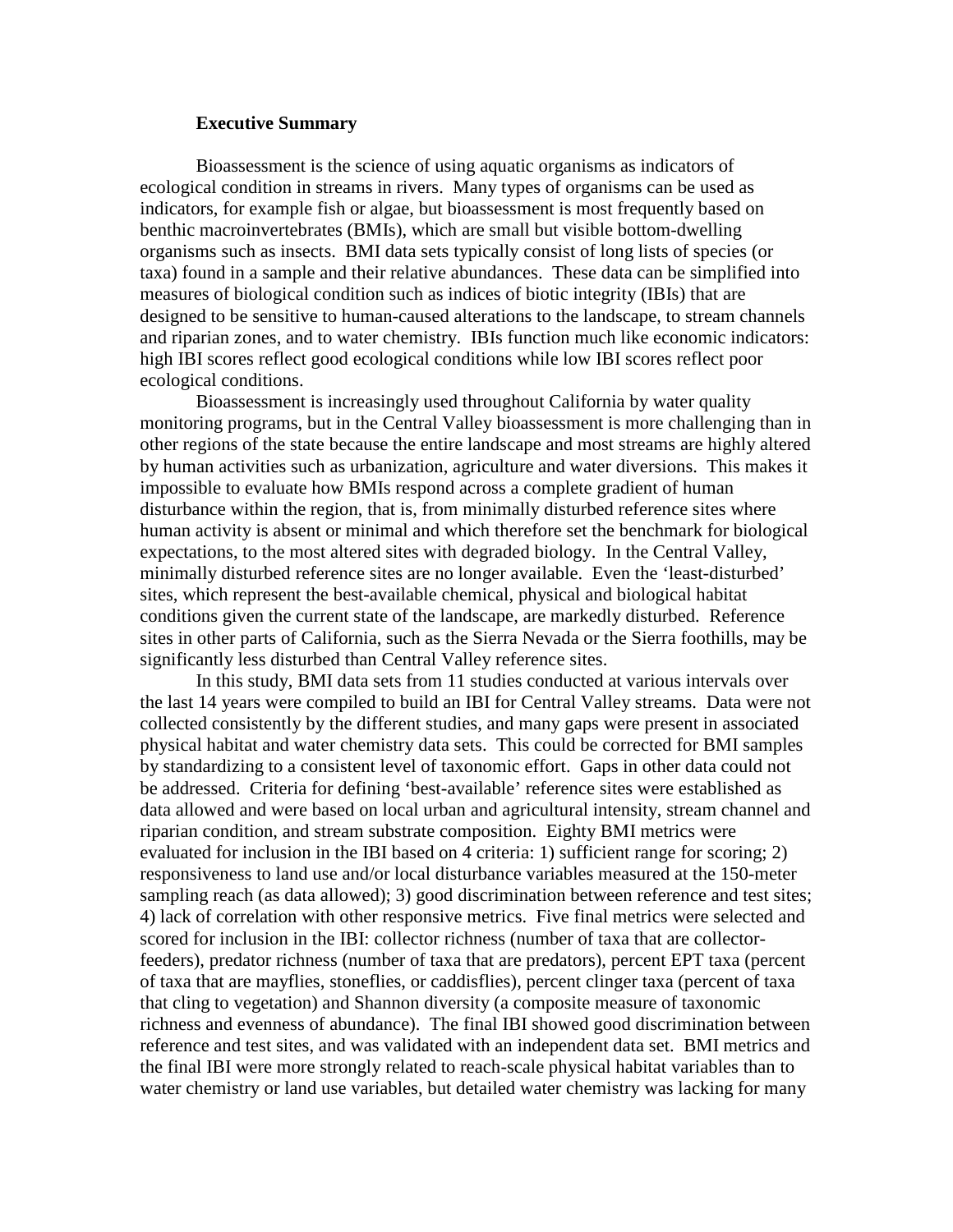sites, and some studies have shown that response to land use diminishes when more than 10% of a watershed is degraded by human activities.

Despite data gaps that were less than ideal for indicator development, this study is the first to set expectations for Central Valley BMI assemblages based on best-available reference sites. The Central Valley IBI can be used as a general interpretive framework for benthic samples collected from perennial streams on the valley floor and provides an objective means for rating biological condition in a region with high urban and agricultural intensity. The ability to rank sampling sites relative to explicitly defined biological expectations is essential to any biological monitoring program. Therefore, this index may prove useful in several monitoring applications, including California's nonpoint source CMAP program where sampling was stratified to assess and compare stream condition in urban, agricultural and forested watersheds, in stormwater monitoring programs, in point-source pollution investigations, and in stream restoration monitoring. Key recommendations include: 1) that all future bioassessment projects in the Central Valley should collect quantitative physical habitat and water chemistry with consistent protocols at all sites; *in situ* chemistry and rapid (qualitative) physical habitat are not sufficient for screening reference sites or evaluating BMI responses to stressor gradients; 2) that bioassessment should be added to NPS monitoring where programs are already collecting more intensive stressor data such as pesticides, nutrients and metals. This will provide California's monitoring programs with better datasets to support future analyses.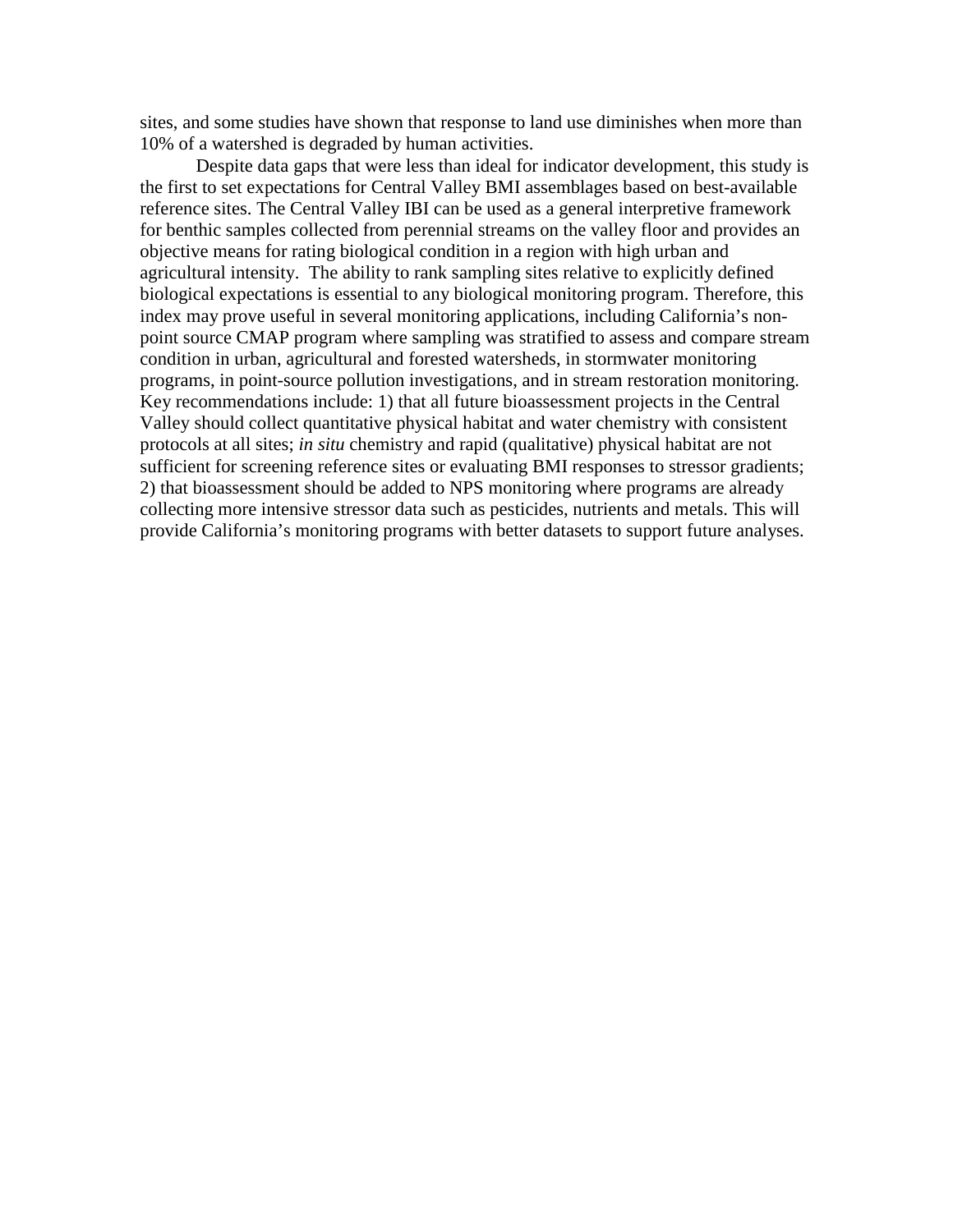#### **Introduction**

California's Central Valley is a semi-arid tectonic basin of approximately 58,000 km<sup>2</sup> with climate, geology, physiography and land use sufficiently distinct to constitute a Level III ecoregion within the United States (Omernik 1987). The ecoregion comprises two major river drainages that converge to form the San Francisco Estuary: the Sacramento River and its tributaries in the north and the San Joaquin River and its tributaries in the south. The smaller Tulare Basin in the extreme south is hydrologically closed. With a Mediterranean climate of pronounced wet winters and dry summers, much of the Central Valley's annual water supply comes from snow melt in surrounding mountain ranges, primarily the Cascades to the north and Sierra Nevada to the east. Large-scale damming of nearly every river in the region to capture, store and divert spring snow melt has transformed the valley floor, with its rich soils and long growing season, into the most productive agricultural region in the United States. Other widespread hydrologic alterations associated with irrigation-subsidized agriculture include an extensive network of canals and aqueducts, channelization of natural stream drainages for flood control and use of natural or modified channels as effluent drains. In addition, the Central Valley's human population is expected to reach 7 million by 2010 (www.greatvalley.org), placing ever increasing demands on regional water resources.

Bioassessment is increasingly utilized in California as a tool for freshwater resource management (e.g., Ode et al. 2005a; Rehn 2008), but is especially challenging in the Central Valley because human activities in the region are so extensive. In bioassessment, water quality and biological conditions at sampling sites are often related to upstream land use, but water removal, subsidization, inter-basin transfer and extensive artificial channels often make the concept of a watershed difficult to apply on the valley floor. Transformation of the valley floor into farm fields, orchards and urban sprawl is nearly complete, thereby reducing the utility of conventional land use measures like "percent of watershed in agriculture" because complete gradients of disturbance no longer exist at the landscape scale. By contrast, gradients in chemical and physical conditions such as nutrient concentrations and riparian structure do still exist at a localized scale, making quantitative characterization of these variables especially critical in regional stream surveys.

Despite the challenges, several agencies have collected benthic macroinvertebrate (BMI) samples from streams, sloughs and canals on the valley floor during the last several years. However, an interpretive framework for resulting data sets is lacking because expectations for valley floor BMI assemblages have never been defined in the context of regional reference conditions (Hall et al. 2006). Ode et al. (2005) identified a pool of least disturbed reference sites in the Sacramento Valley but emphasized methods for reference site selection in highly disturbed regions rather than development of a biological index. Other studies have associated BMI metrics or multivariate ordination axes with local environmental stressor gradients (e.g., Brown and May 2000a, b; Griffith et al. 2003), but no attempt was made to set expectations for BMI assemblages or to include least disturbed sites. Such studies are invaluable for understanding how different human stressor gradients influence the composition and structure of BMI assemblages across sites, but they do not allow assessment of biological condition at a particular site with respect to least-disturbed or best-attainable sites for the region. In this study,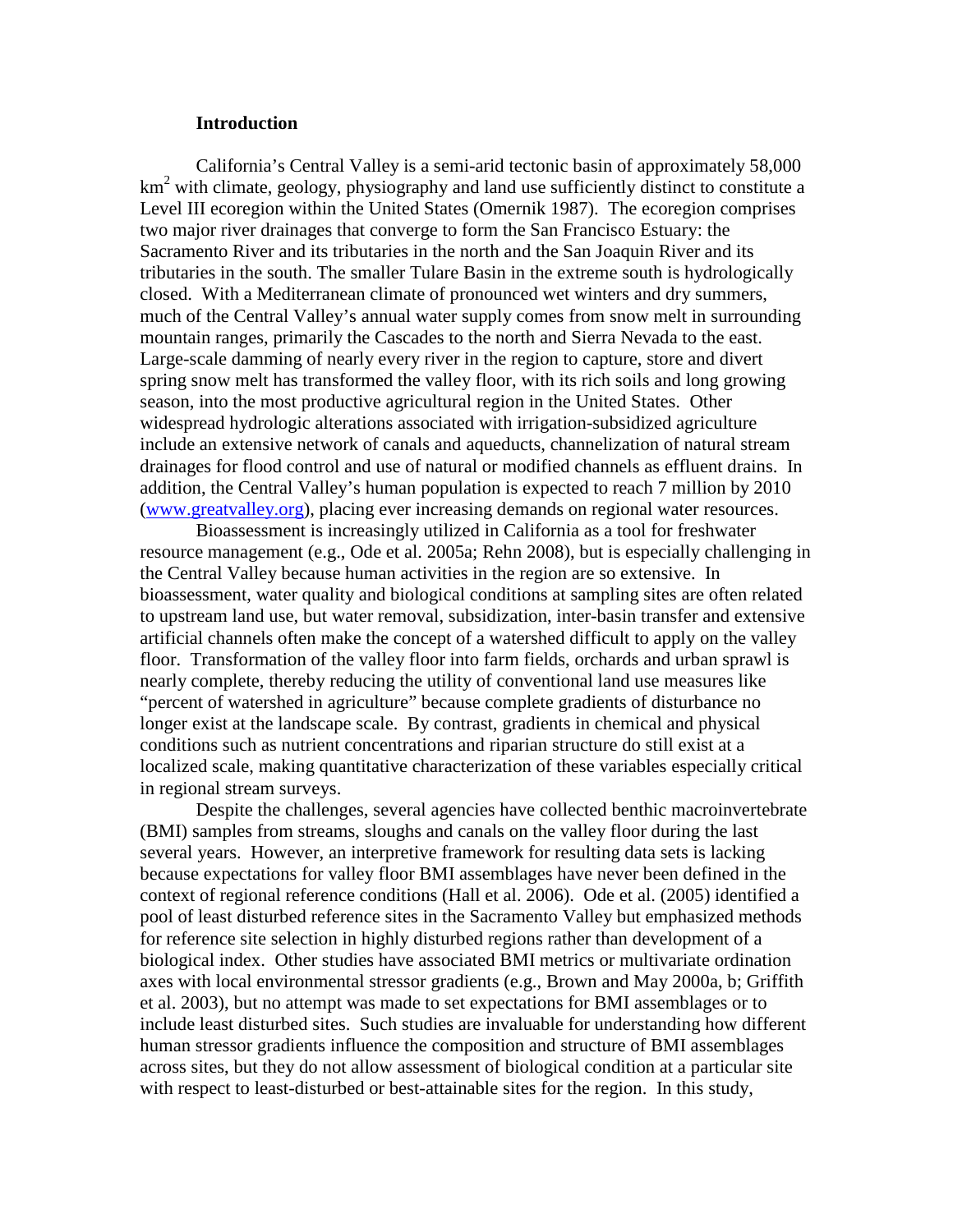existing BMI data sets were compiled to: 1) determine if they sufficiently capture the range of biological conditions across Central Valley streams to develop a regional index of biotic integrity (IBI); 2) if data were found to be sufficient, develop an IBI; 3) evaluate relationships between IBI scores and component metrics with human stressor gradients across a broader range of sites than was available in any previous single data set.

#### **Methods**

#### *Data sets*

Data were compiled from 11 different bioassessment projects conducted at various intervals over the last 14 years (Table 1). Some projects focused exclusively on Central Valley streams and/or canals, whereas other projects were of broader scope but included sampling sites on the valley floor (elevation < 85 m). BMI sampling protocols, physical habitat (PHAB) measurements and water chemistry measurements were not consistent among projects (Table 1; Appendix 1). All projects sampled BMIs with kicknet protocols, but the type of habitat sampled, the total area sampled, and the number of BMIs counted in the laboratory varied. To facilitate data comparability, BMI taxa lists from the various projects were standardized at "Level I" taxonomic effort as defined by the Southwestern Association of Freshwater Invertebrate Taxonomists (www.swrcb.ca.gov/swamp/docs/safit/ste\_list.pdf). Nine-hundred count samples were standardized at 500-count using randomized subsampling without replacement. Samples with < 300 organisms were omitted from analyses.

Compiled data sets included much redundancy for several reasons: 1) many projects sampled sites repeatedly over multiple seasons and/or years; 2) different projects frequently sampled the same sites or sites very close together; 3) some projects sampled consecutive sites, often separated by only 1 km, along a single stream. From an initial total of 740 benthic samples from 314 sites, 168 samples from 141 sites were selected for construction and testing of the IBI (Fig. 1, Appendix 2). A development set comprising 112 sites was used for screening metrics (see below). Development sites were selected to minimize data redundancy; multiple (or at least adjacent) sites on a single stream and repeat samples over multiple seasons or years were avoided. Sites with the most comprehensive PHAB and water chemistry data were given preference for the development set. Preference also was given to late summer/fall samples since most projects sampled in the fall. A validation set comprising 56 samples not used in metric screening was used as an independent test of whether the final index discriminated between reference and test sites. Some validation samples were from the same sites used in the development set, but represented different sampling events. Ideally, a validation set would not contain development sites, but data redundancy and a paucity of reference sites (see below) precluded complete independence.

#### *Reference sites*

Reference sites represent biological condition when human disturbance is absent or minimal (Hughes 1995; Bailey et al. 2005; Stoddard et al 2005). In regions like the Central Valley, where essentially all watersheds have been altered and the landscape has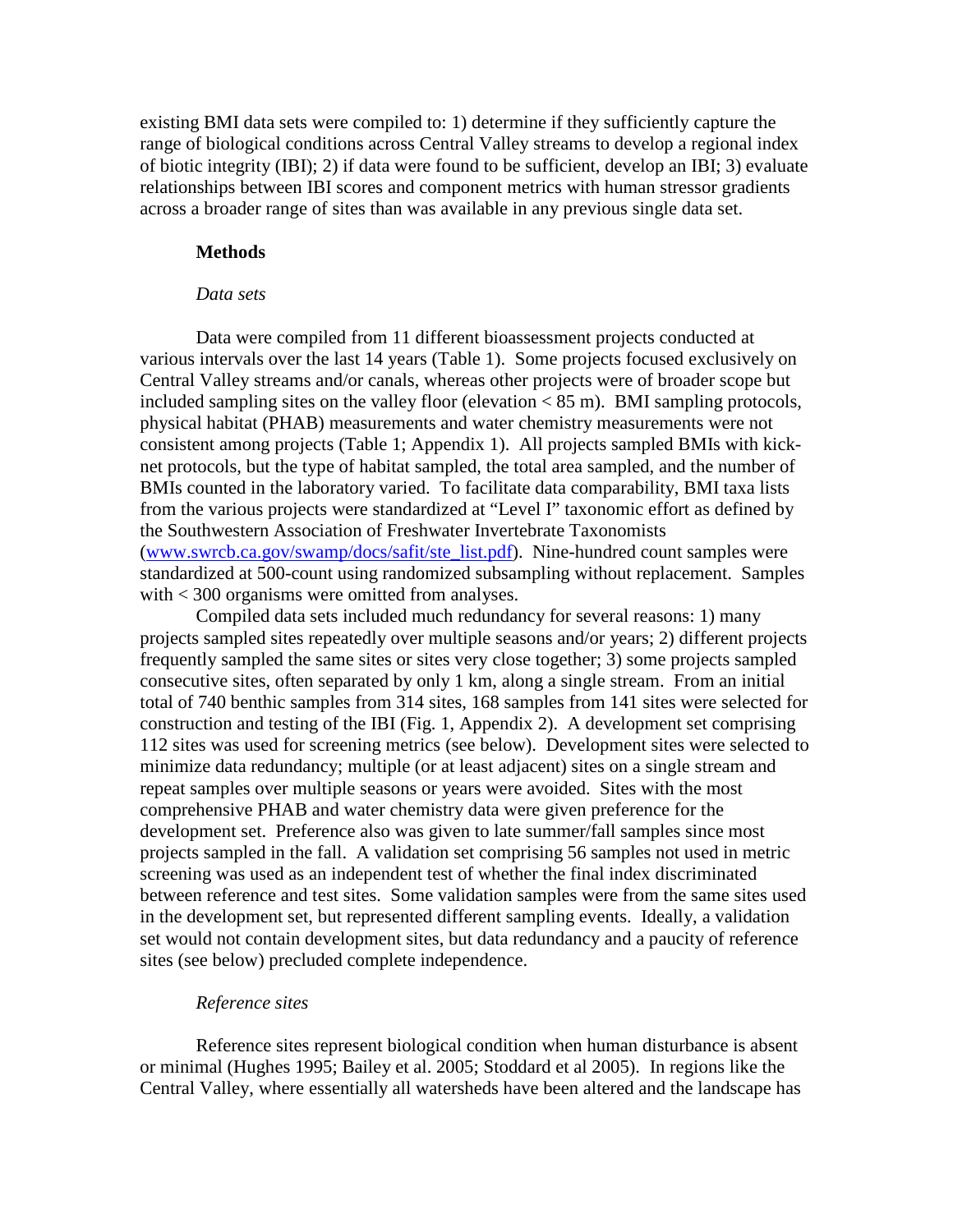been greatly transformed, minimally disturbed reference sites are no longer available and even least-disturbed sites are markedly disturbed. It is important for readers of this report to know that by 'reference site' we mean 'best-available site' given the extent of regional landscape modification. Reference sites in other parts of California, such as the Sierra Nevada or the north coast, may be significantly less disturbed than Central Valley reference sites.

Ideally, candidate reference sites are required to pass a series of chemical and physical criteria to be considered least-disturbed. However, inconsistency in PHAB, water chemistry and land use data across projects precluded application of consistent reference site screening criteria. For the most part, sites were screened as data allowed. To facilitate consistency in land use screens across sites, a qualitative ranking of urban and agricultural intensity within 1km upstream (or within a 1km radius around canals with no clearly definable watershed) was carried out using visual assessment of National Landcover Database (NLCD; 2001) GIS layers. Sites were ranked as having either 'low', 'moderate' or 'high' intensity of urban and agriculture: sites ranked as 'high' for either land use category were omitted from the reference pool. EMAP and CMAP sites had the most inclusive set of chemical and physical data associated with benthic samples and were screened using thresholds outlined in Stoddard et al. (2005). Ode et al. (2005b) used a mix of qualitative and quantitative PHAB data to evaluate candidate Sacramento Valley reference sites but did not list explicit thresholds for inclusion in the reference pool. Sites from Ode et al. (2005b) were screened using the following criteria: total qualitative PHAB score  $\geq$ 125, sand and fine substrate  $\leq$  50%, riparian disturbance index (W1\_HALL from Kaufmann et al. [1999]) < 0.5. Most other data sets had only qualitative PHAB data available. For those projects, sites with total qualitative PHAB score  $\geq$ 150 and visually estimated fine substrate < 50% were considered reference. Whenever possible, additional chemistry data, land use data or qualitative notes about site condition were used to evaluate sites for inclusion in the reference pool.

#### *Metrics screening and IBI evaluation*

Eighty BMI metrics (Appendix 3) were evaluated for use in a Central Valley biotic index based on four criteria: 1) sufficient range for scoring; 2) responsiveness to land use and reach-scale disturbance variables (as data allowed); 3) good discrimination between reference and test sites; 4) lack of correlation with other responsive metrics. Richness metrics with range < 10 and percentage metrics with a value of '0' at  $\geq$  70% of development sites were excluded. Responsiveness was assessed using visual inspection of biotic metric vs. stressor gradient scatter plots and linear regression coefficients. Urban and agricultural intensity were qualitatively ranked based on visual assessment of NLCD (2001) GIS layers at two spatial scales: within 1km upstream (or within a 1km radius around canals with no clearly definable watershed) and within the entire upstream watershed for sites with clearly definable watersheds. Rankings were on a 0 to 10 scale with 10 representing high intensity. Metrics were selected as responsive if they showed either a linear or a wedge-shaped relationship with stressor gradients (note: biological metrics often show a wedge-shaped relationship with single stressor gradients where the upper boundary represents a threshold of biological response; multiple limiting factors may result in lower metric values than expected if response were to the single gradient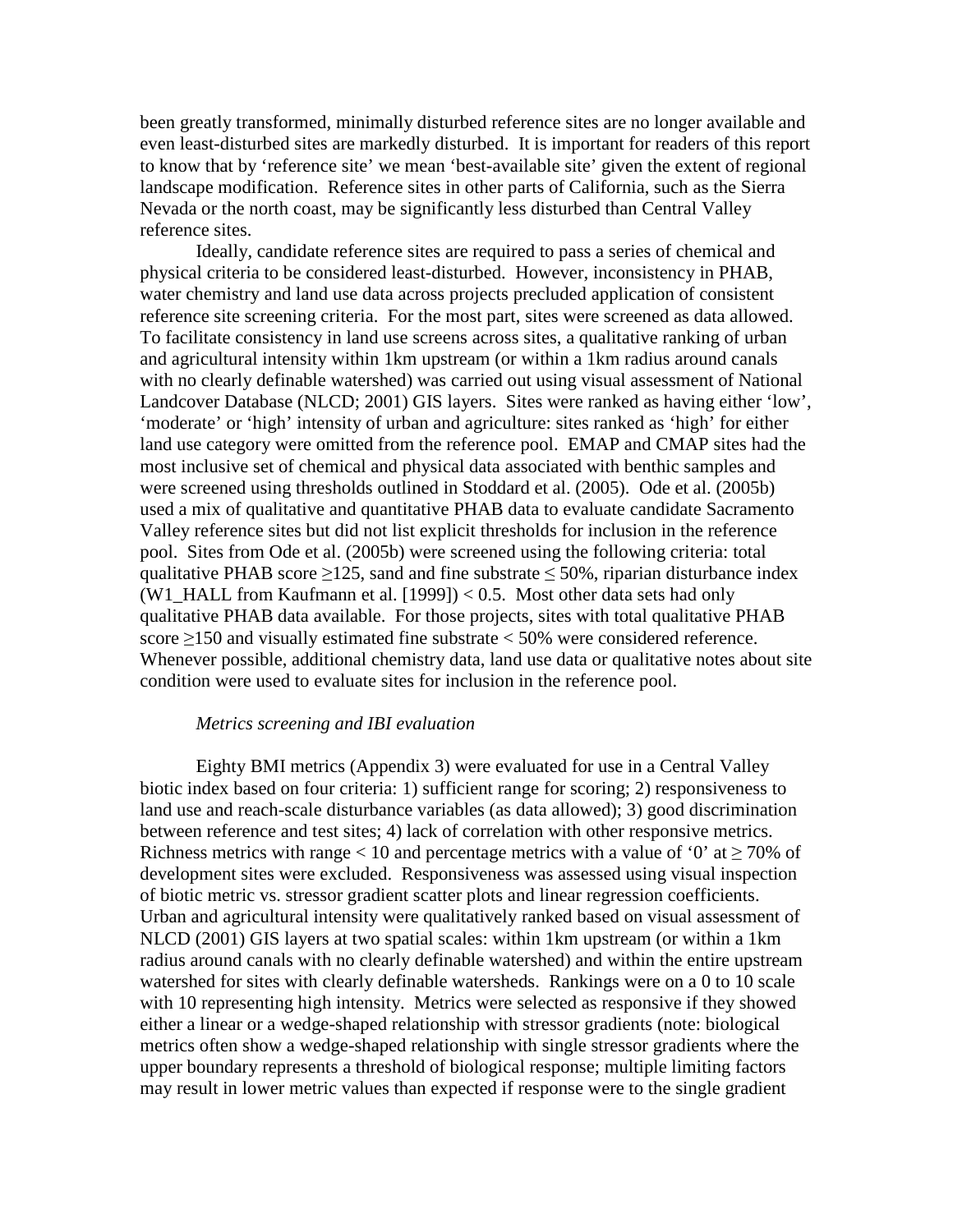alone [Blackburn 1992]). Stressor variables reported at < 30 development sites were omitted from metric screening. Correlated stressor variables were not omitted (because of large gaps in the compiled chemical and physical data), and none were selected *a priori* as most appropriate for metric screening. Box-and-whisker plots were used to evaluate BMI metrics for discrimination between reference and test sites. Metrics with non-overlapping quartiles between reference and test sites were considered to show good discrimination. Metrics that passed the range, responsiveness and discrimination tests were tested for redundancy. Pairs of metrics with Pearson correlation coefficients  $|r| \geq$ 0.7 were considered redundant and the least responsive metric of the pair was eliminated.

Metrics were scored on a 0–10 scale using statistical properties of raw metric values from reference and test sites to define metric ceilings and floors. Any site with a metric value equal to or greater than the 80th percentile of reference sites received a score of 10; any site with a metric value equal to or less than the 20th percentile of test sites received a score of 0. The remaining range of intermediate metric values was divided equally and assigned scores of 1 through 9. An IBI score was calculated for each site by summing the constituent metric scores and adjusting the index to a 100-point scale. To test whether the distribution of IBI scores in reference and test sites might have resulted from chance, score distributions in the development set were compared to those in the validation set.

#### *Seasonal and inter-annual variation*

Sites that were sampled in both spring (March-June) and fall (September-November) were used to evaluate if final IBI metrics varied seasonally and would need adjusted scoring scales. Sites that were sampled 3 or more times over different seasons and/or years were used to evaluate variance in IBI scores over time. Coefficient of variation (CV) was plotted as a function of mean IBI score to determine if variability in IBI scores increased or decreased as a function of biological condition. Seasonality and inter-annual variance analyses were not restricted to the development data set, but drew from the initial combined pool of 314 sites.

#### **Results**

Most REMAP samples (collected with the reachwide method) were dropped from analyses due to low counts: 56% of REMAP samples had < 100 organisms, and 84% had < 300 organisms. Other projects included here that used the reachwide method did not produce such a high frequency of low count samples. However, a recent study by Mazor et al. (in prep) also found that the EPA's reachwide sampling method frequently produced samples with insufficient counts for calculation of IBI and O/E scores when used in low gradient, highly altered streams in California. Mazor et al. (in prep) found that targeted-habitat sampling methods usually yielded sufficient sample sizes for index calculation when collected from study reaches adjacent to those where low-count reachwide samples were taken.

Sixteen of the 141 sites used for construction and testing of the IBI passed all land use, PHAB and chemistry screens and were considered best-available reference sites for the Central Valley (Appendix 2). Three of the final 16 reference sites had either same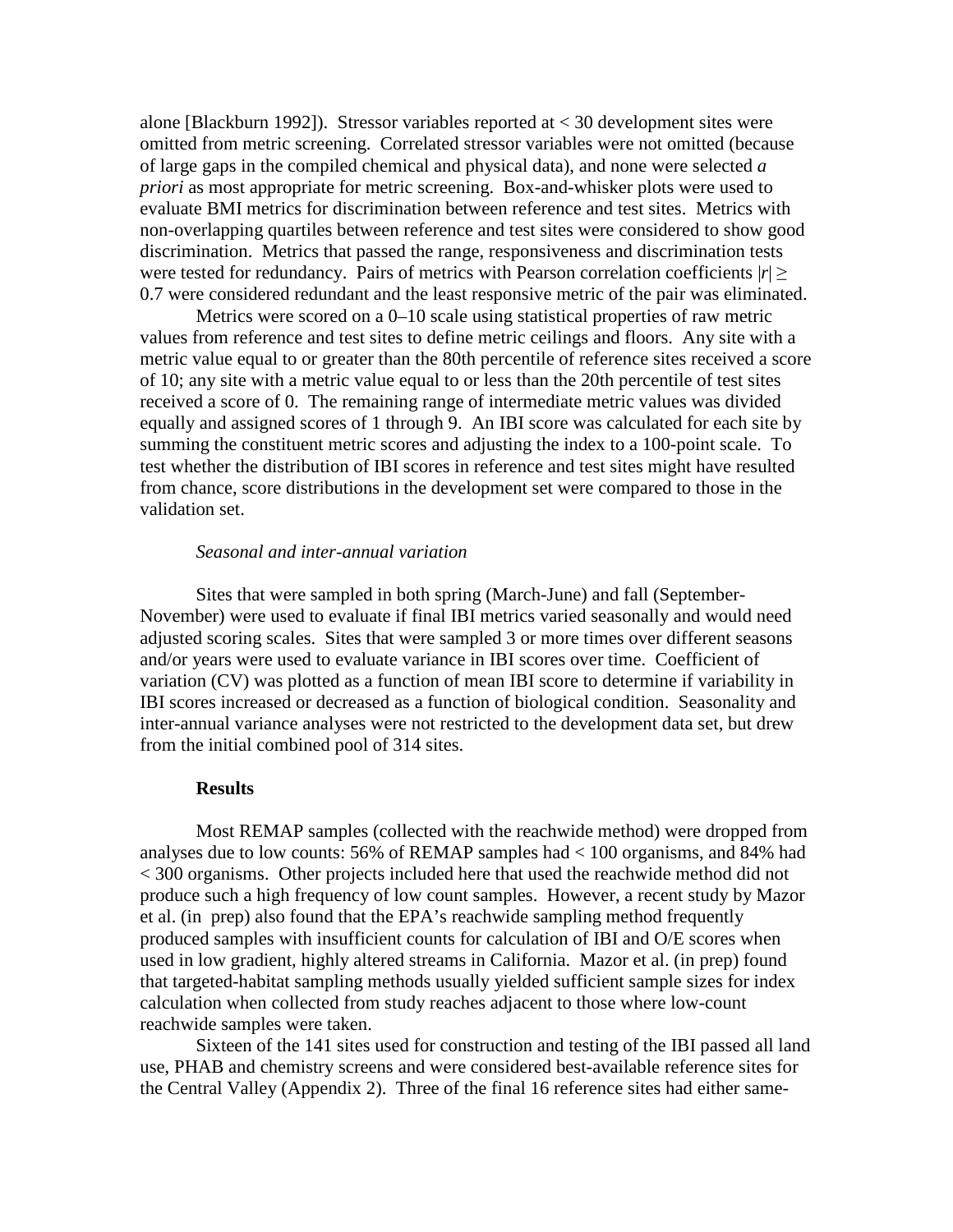day duplicate samples or repeat visits in different years and were used in both development and validation of the IBI. In some cases (e.g., Butte Creek and Auburn Ravine), sites low in a watershed were considered test sites while sites higher in the same watershed were considered reference sites.

 Five of the 80 evaluated metrics were selected as most-responsive to stressor gradients, best-discriminating between reference and test sites and least correlated with each other: collector richness, predator richness, percent EPT taxa, percent clinger taxa and Shannon diversity (Table 2). A relatively large proportion of metrics (19%), mostly involving intolerant taxa and shredder taxa, was rejected because they had a value of '0' at  $\geq$  70% of development sites (Appendix 3). By contrast, only 3% (2/70) of metrics failed this criterion in the North Coast IBI (Rehn et al. 2005), and only 8% (5/61) failed this criterion in the Southern California IBI (Ode et al. 2005). The lack of intolerant organisms on the Valley floor is expected given the extent of human influence on regional streams, and lack of shredders in lower watersheds is predicted by the river continuum concept (Vannote et al. 1980). Candidate metrics for inclusion in the final IBI responded more strongly to local PHAB variables than to chemistry or land use disturbance variables (Fig. 2, Table 3). However, large data gaps and lack of consistency in physical and chemical data among projects precluded thorough screening of metric response across all sites. In many cases, different subsets of sites were used to screen metrics for responsiveness against different stressors depending on data availability. The general lack of response to water chemistry variables may have been due to lack of chemistry data at most sites or inconsistency in collection methods and data reporting when chemistry data were collected.

The final IBI showed good discrimination between reference and test sites in both development and validation data sets (Fig. 3). Despite the noted limitations in screening reference sites and evaluating metric responsiveness, the characterization of reference conditions and subsequent IBI scoring presented here is repeatable and not likely due to chance. Like most metrics, the IBI showed poor dose-response relationships with urban intensity at both local and watershed scales and with agricultural intensity at the local scale. By contrast, IBI score decreased significantly as percent agriculture in the watershed increased (Fig. 4). The final 5 IBI metrics did not vary between spring and fall samples and did not require seasonal adjustments in scoring (Fig. 5). Variability in IBI score increased as mean IBI score decreased at sites with at least 3 repeat visits (Fig. 6), i.e. sites with higher IBI scores showed less inter-annual variability.

#### **Discussion**

Despite data gaps that were less than ideal for indicator development, this study is the first to set expectations for Central Valley BMI assemblages based on best-available reference sites. However, the interpretive framework developed here should be regarded as preliminary and additional questions remain. For example, most sampling sites (and all reference sites) were concentrated in the Sacramento Valley (Fig. 1). It is therefore unclear how accurately the IBI reflects reference conditions in the more arid San Joaquin Valley, although the current IBI probably sets expectations higher than would be possible from analysis of San Joaquin reference sites alone (if they even exist).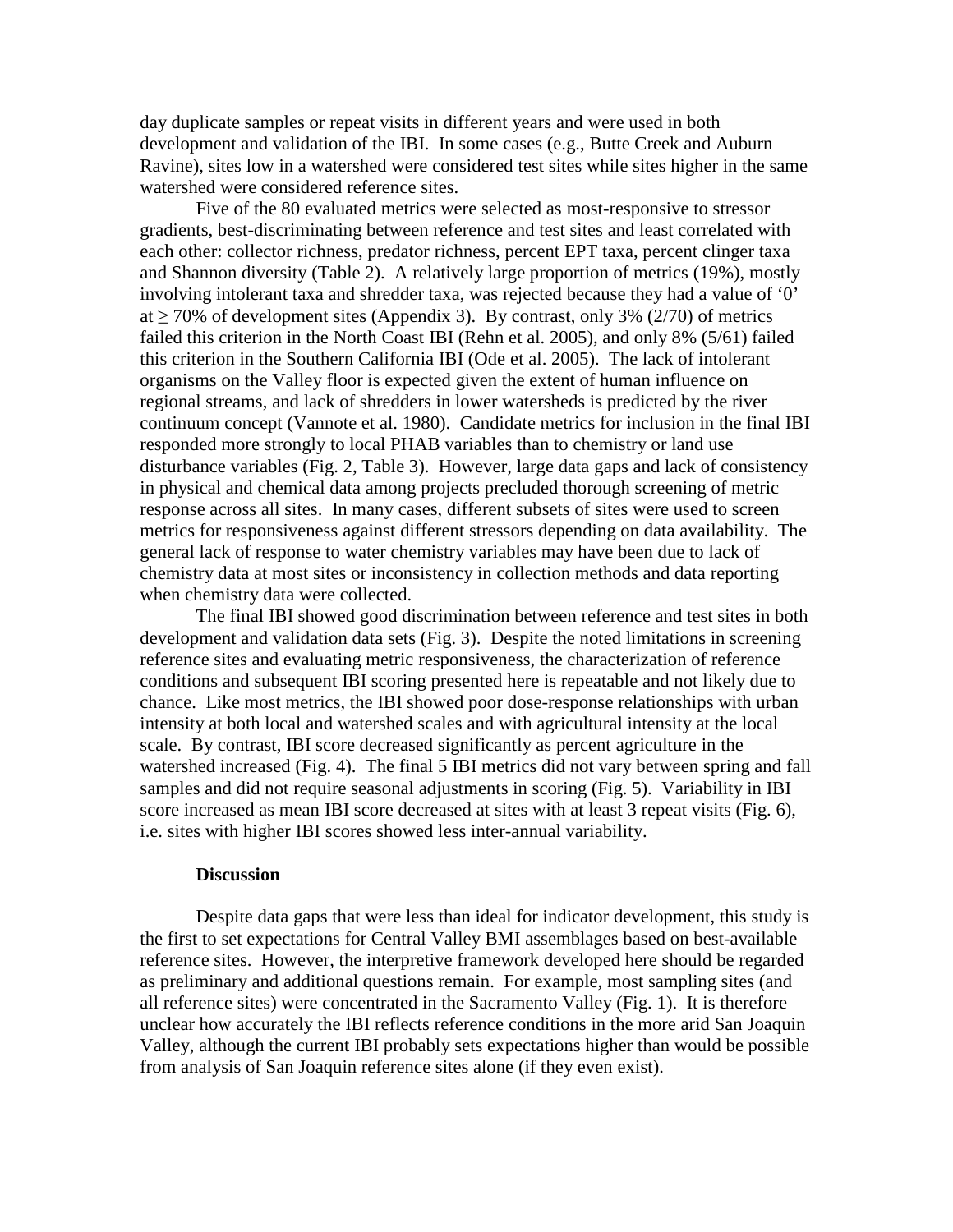A number of studies have been published on Central Valley BMI assemblages and their relation to environmental stressors. For example, Brown and May (2000a) used canonical correspondence analysis (CCA) to evaluate relationships between BMI assemblages from snag samples and environmental gradients in the lower Sacramento and San Joaquin drainages. BMIs were most strongly related to specific conductance and percent of watershed in agricultural + urban land use, although their first CCA axis explained only 10% of taxonomic variance across sites. BMIs also were related to gradient, elevation, dominant substrate type and water temperature in Brown and May (2000a), the latter two variables being potential indicators of human activity in watersheds. Griffith et al. (2003) used redundancy analysis and CCA and found that BMI metrics and genera abundances were most related to aspects of channel and riparian condition, substrate composition and soluble salts, but those authors did not include land use gradients in their analyses. Hall et al. (2006) found that of the 10 qualitative PHAB metrics recommended by Barbour et al. (1999), BMI metrics from the Stanislaus, Tuolumne and Merced Rivers were most strongly correlated with channel flow status and bank stability.

Metrics may have shown stronger responses to reach-scale PHAB variables than to land use in the present study because reach-scale stressor gradients cover a wide range from low to high (i.e., from good condition to poor condition), whereas most Central Valley sites have medium to high levels of watershed disturbance. Recent studies have found that stream biota respond to land use gradients most strongly in the range of 0-10% development in a watershed, but responses are muted when land use exceeds 10% (Hatt et al. 2004; Walsh et al. 2007). Mazor et al. (in prep) also found that two biotic indices (IBI and O/E) responded weakly to land use variables in low gradient, highly altered streams in California. Mazor et al. (in prep) did not evaluate the responses of the indices to reach-scale degradation. Given these results, land use criteria may be inappropriate as reference screens for Central Valley streams because of the high degree of alteration to essentially all watersheds and the generally poor response of BMI metrics to land use variables (Table 3).

Data were insufficient to evaluate whether sloughs and large rivers should be treated as separate waterbody types in the Central Valley, but several lines of evidence suggest this IBI can be used to score these waterbody types until the question can be addressed explicitly. Sloughs and large rivers were included in development of the Central Valley IBI, and none of the reference criteria established here explicitly excludes them from the reference pool. For example, most sloughs included in the Sacramento Valley Reference project (Ode et al. 2005) had < 50% fine sediment, and several large river sites from various projects had relatively high habitat condition scores (total PHAB scores > 150), but were excluded because they were downstream of dams. Also, sloughs and large river sites did not necessarily receive low IBI scores. For example, Union School Slough received a score of 68, and the Yuba River at Marysville received a score of 82, both of which fall within the distribution of IBI scores at reference sites (Fig. 3).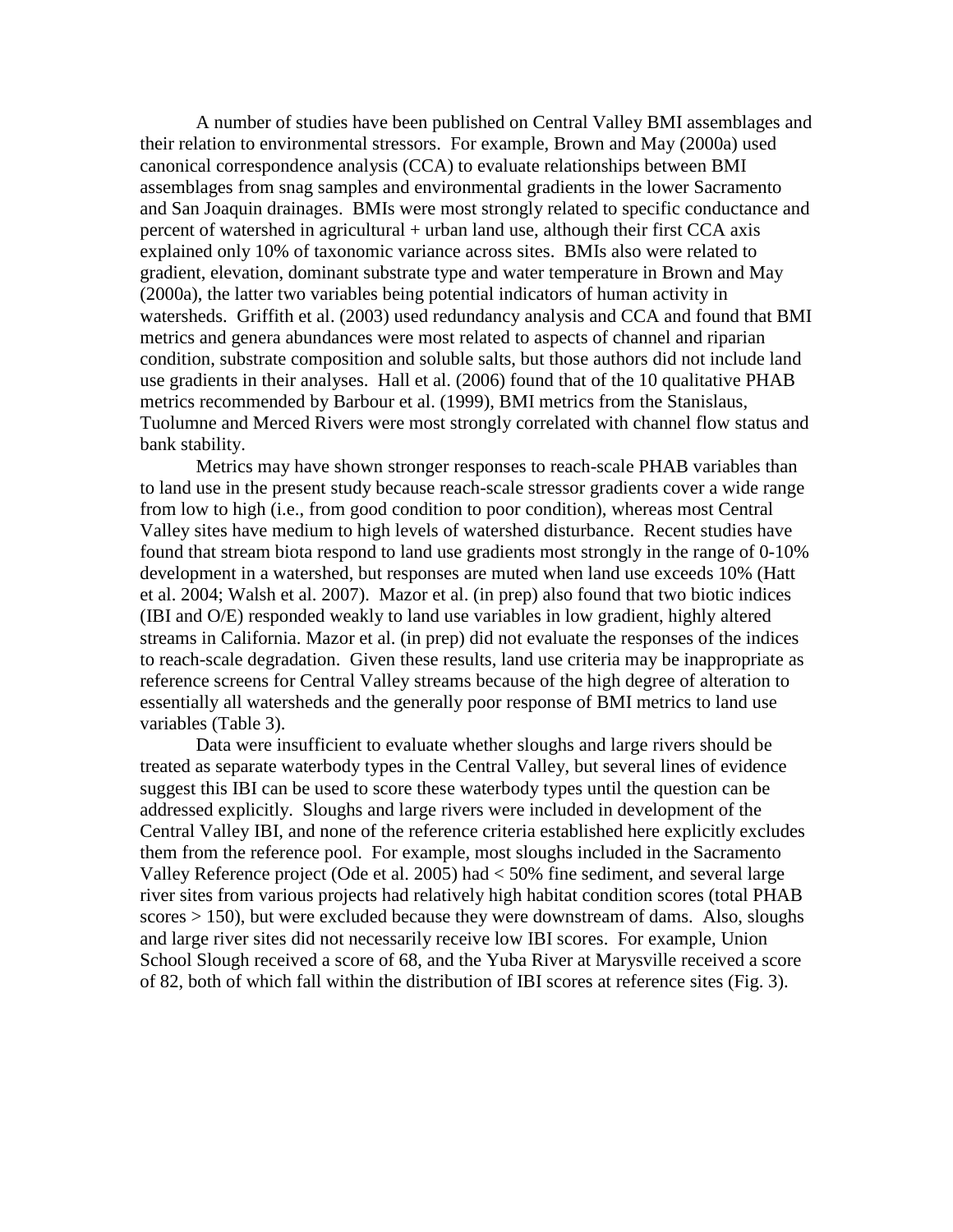### **Conclusions and recommendations**

**1)** This index can be used as a general interpretive framework for benthic samples collected at perennial streams (including sloughs and large rivers) on the Central Valley floor.

**2)** We recommend that all future bioassessment projects in the Central Valley collect quantitative PHAB and water chemistry with consistent protocols at all sites (e.g., the latest SWAMP Bioassessment Protocols, Ode 2007). *In situ* chemistry and rapid (qualitative) PHAB are not sufficient for thorough screening of reference sites and evaluation of metric responses to stressor gradients.

**3)** We recommend that non-point source (NPS) studies (e.g., grant projects, NPS monitoring) take advantage of opportunities to add biological sampling at monitoring sites where programs are already collecting more intensive stressor data (e.g., pesticides, nutrients, metals, etc.). This will provide California's monitoring programs with better datasets to support future analyses.

**4)** We recommend using reference conditions in the Sacramento Valley as a benchmark for conditions in the San Joaquin Valley unless future data sets suggest otherwise. The sparseness of data points (especially reference sites) in the southern San Joaquin and Tulare Basins may not be easily remedied given the more arid landscape of the southern Central Valley. However, no bioassessment projects have targeted the area south of Merced, and the only sampling points in the southernmost valley come from probability surveys (REMAP, EMAP and CMAP). Future reconnaissance and targeted sampling efforts will be required to fully assess the applicability of this index in the southern San Joaquin and Tulare Basins.

**5)** While we found no evidence of seasonal differences in IBI performance, the question of whether spring and fall samples need separate scoring scales could be more thoroughly answered if more reference sites had been sampled in the spring. The current comparisons (Fig 5), while fairly robust because of the large sample size, were based mostly on test sites.

**6)** Because of the high frequency of low-count samples collected with the EPA reachwide method in low gradient, sand bottom streams (see Results), we recommend the use of a modification of the reachwide sampling method in these stream types: sampling points at transects should alternate between 0%, 50% and 100% of stream width (i.e., margincenter-margin) instead of the standard 25%, 50% and 75% of stream width. This approach has been adopted for low gradient streams in California (Ode 2007) and also in national protocols (USEPA 2007).

**7)** The higher inter-annual variability in IBI score observed at sites with low IBI scores (Fig. 6) may indicate that sites in moderate to poor biological condition should be sampled multiple times before being listed as impaired or non-impaired in a regulatory context.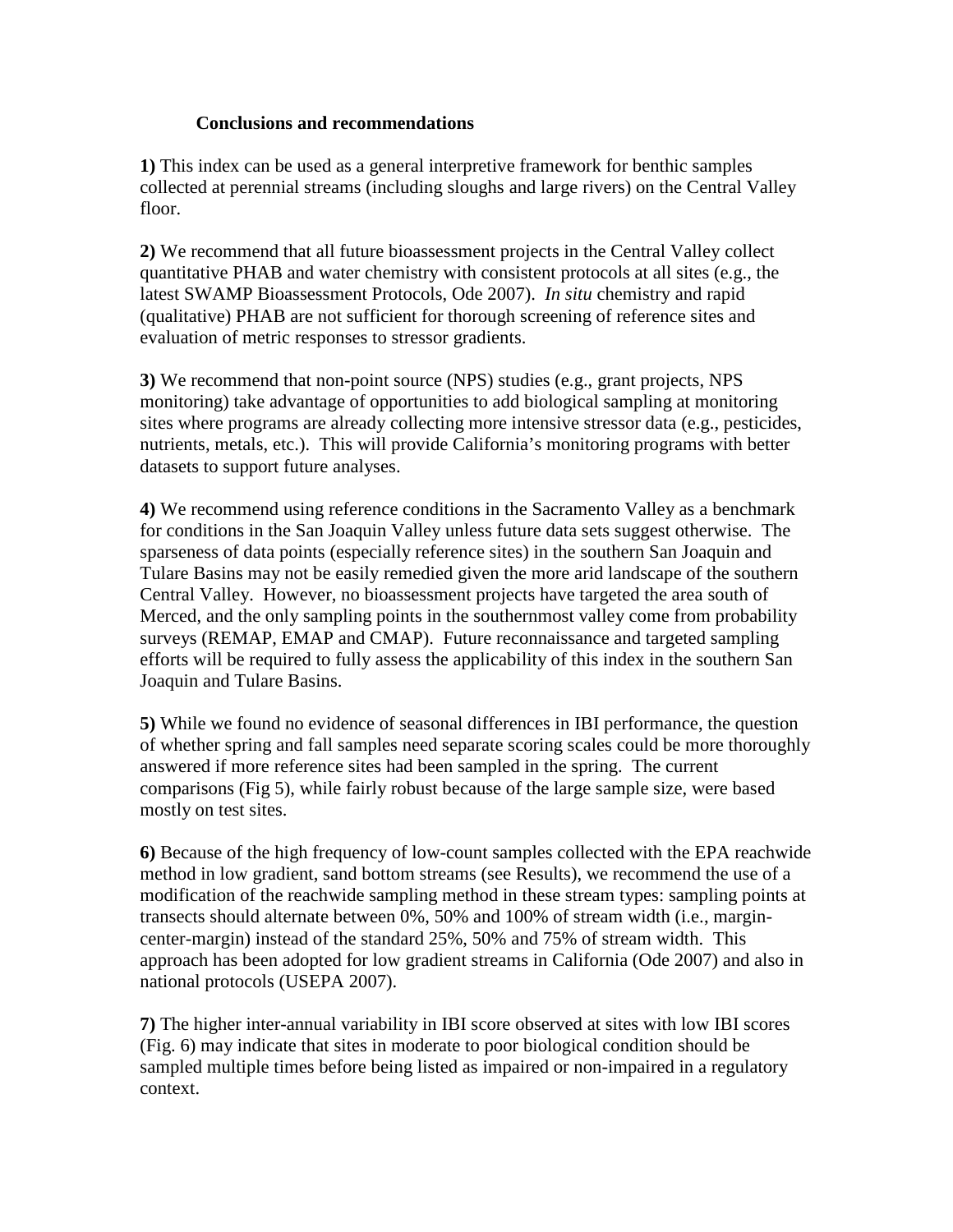#### **References**

- Barbour MT, Gerritsen J, Griffith GE, Frydenborg R, McCarron E, White JS, Bastian ML. 1996. A framework for biological criteria for Florida streams using benthic macroinvertebrates. *Journal of the North American Benthological Society* **15**:185- 211.
- Barbour, M.T., J. Gerritsen, B.D. Snyder and J.B. Stribling. 1999. Revision to rapid bioassessment protocols for use in stream and rivers: periphyton, BMIs and fish. EPA 841-D-97-002. U.S. Environmental Protection Agency. Washington DC.
- Blackburn, T.M., J.H. Lawton and J.N. Perry. 1992. A method for estimating the slope of upper bounds of plots of body size and abundance in natural animal assemblages. Oikos 65: 107-112.
- Brown, L.R. and J.T. May. 2000a. Macroinvertebrate assemblages on woody debris and their relations with environmental variables in the lower Sacramento and San Joaquin river drainages, California. Environmental Monitoring and Assessment 64:311-329.
- Brown, L. R. and J.T. May 2000b. Benthic macroinvertebrate assemblages and their relations with environmental variables in Sacrament and San Joaquin river drainages, California, 1993-1997. U.S. Geological Survey Water-Resources Investigations Report 00-4125. Sacramento, CA 33 pgs.
- Griffith, M.B., P. Husby, R.K. Hall, P.R. Kaufmann and B.H. Hill. 2003. Analysis of macroinvertebrate assemblages in relation to environmental gradients among lotic habitats of California's Central Valley. Environmental Monitoring and Assessment 82:281-309.
- Hall, L.W., W.D. Killen and R.D. Anderson. 2006. Characterization of benthic communities and physical habitat in the Stanislaus, Tuolumne, and Merced Rivers, California. Environmental Monitoring and Assessment 115:223-264.
- Harrington, J.M. 1999. California stream bioassessment procedures. California Department of Fish and Game, Water Pollution Control Laboratory. Rancho Cordova, CA.
- Hatt, B.E., T.D. Fletcher, C.J. Walsh, and S.L. Taylor. 2004. The influence of urban density and drainage infrastructure on the concentrations and loads of pollutants in small streams. Environmental Management 34: 112-124.
- Hughes, R.M. 1995. Defining acceptable biological status by comparing with reference conditions. Pages 31-47 in W.S. Davis and T.P. Simon (eds.) Biological Assessment and Criteria: Tools for Water Resource Planning and Decision Making. CRC Press, Inc. Boca Raton.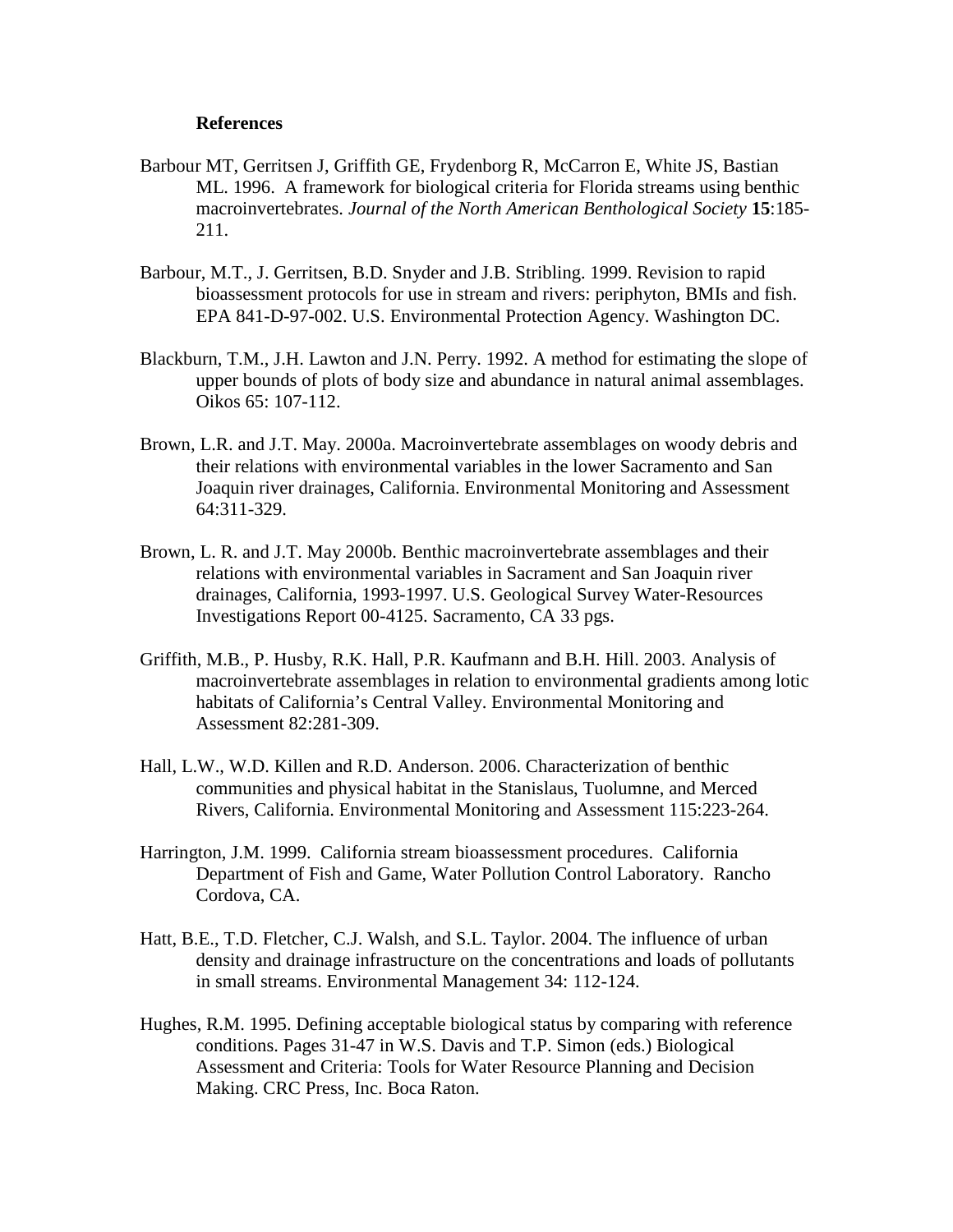- Kaufmann, P.R., P. Levine, E.G. Robison, C. Seeliger and D.V. Peck. 1999. Surface waters: quantifying physical habitat in wadeable streams. US EPA, Office of Research and Development. EPA/620/R-99/003.
- Mazor, R.D., K. Schiff, K. Ritter, A.C. Rehn and P.R. Ode. (in prep). Bioassessment tools in novel habitats: an evaluation of indices and sampling methods in lowgradient streams in California.
- Ode, P.R. 2007. Standard operating procedures for collecting macroinvertebrate samples and associated physical and chemical data for ambient bioassessments in California. California State Water Resources Control Board Surface Water Ambient Monitoring Program (SWAMP) Bioassessment SOP 001.
- Ode PR, Rehn AC, May JT. 2005a. A quantitative tool for assessing the ecological condition of streams in southern coastal California. Environmental Management 35:493-504.
- Ode, P.R., D.P. Pickard, J.P. Slusark and A.C. Rehn. 2005b. Adaptation of a reference site selection methodology to creeks and sloughs of California's Sacramento Valley and alternative strategies for developing a regional bioassessment framework. California Department of Fish and Game, Water Pollution Control Laboratory. Rancho Cordova, CA.
- Omernik, J.M. 1987. Ecoregions of the conterminous United States. Map (scale 1:7,500,000). Annals of the Association of American Geographers 77(1):118-125.
- Peck DV, Herlihy AT, Hill BH, Hughes RM, Kaufmann PR, Klemm DJ, Lazorchak JM, McCormick FH, Peterson SA, Ringold PL, Magee T, Cappaert M. 2006. Environmental Monitoring and Assessment Program – Surface Waters Western Pilot Study: Field Operations Manual for Wadeable Streams. EPA 620/R-06/003. U.S. Environmental Protection Agency, Office of Research and Development: Washington, D.C.
- Rehn, A.C. 2008. Benthic macroinvertebrates as indicators of biological condition below hydropower dams on west slope Sierra Nevada streams, California, USA. River Research and Applications. DOI 10.1012/rra1121.
- US EPA. 2007. National Rivers and Streams Assessment: Field Operations Manual. EPA-841-B-07-009. U.S. Environmental Protection Agency, Washington, D.C.
- Vannote, R.L., G.W. Minshall, K.W. Cummins, J.R. Sedell and C.E. Cushing. 1980. The river continuum concept. Canadian Journal of Fisheries and Aquatic Sciences 37:130-137.
- Walsh, C.J., K.A. Waller, J. Gehling, and R. MacNally. 2007. Riverine invertebrate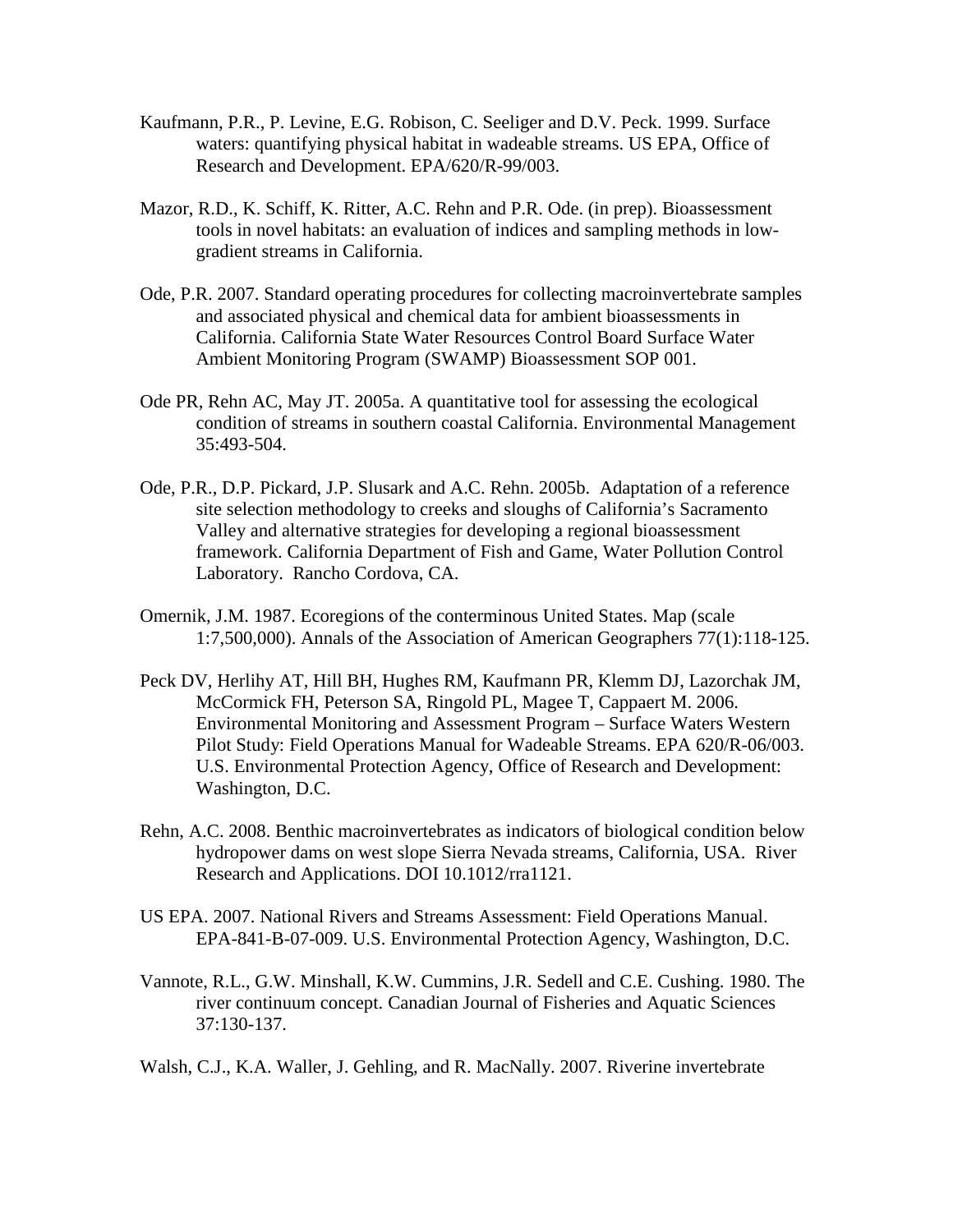assemblages are degraded more by catchment urbanisation than by riparian deforestation. Freshwater Biology 52: 574-587.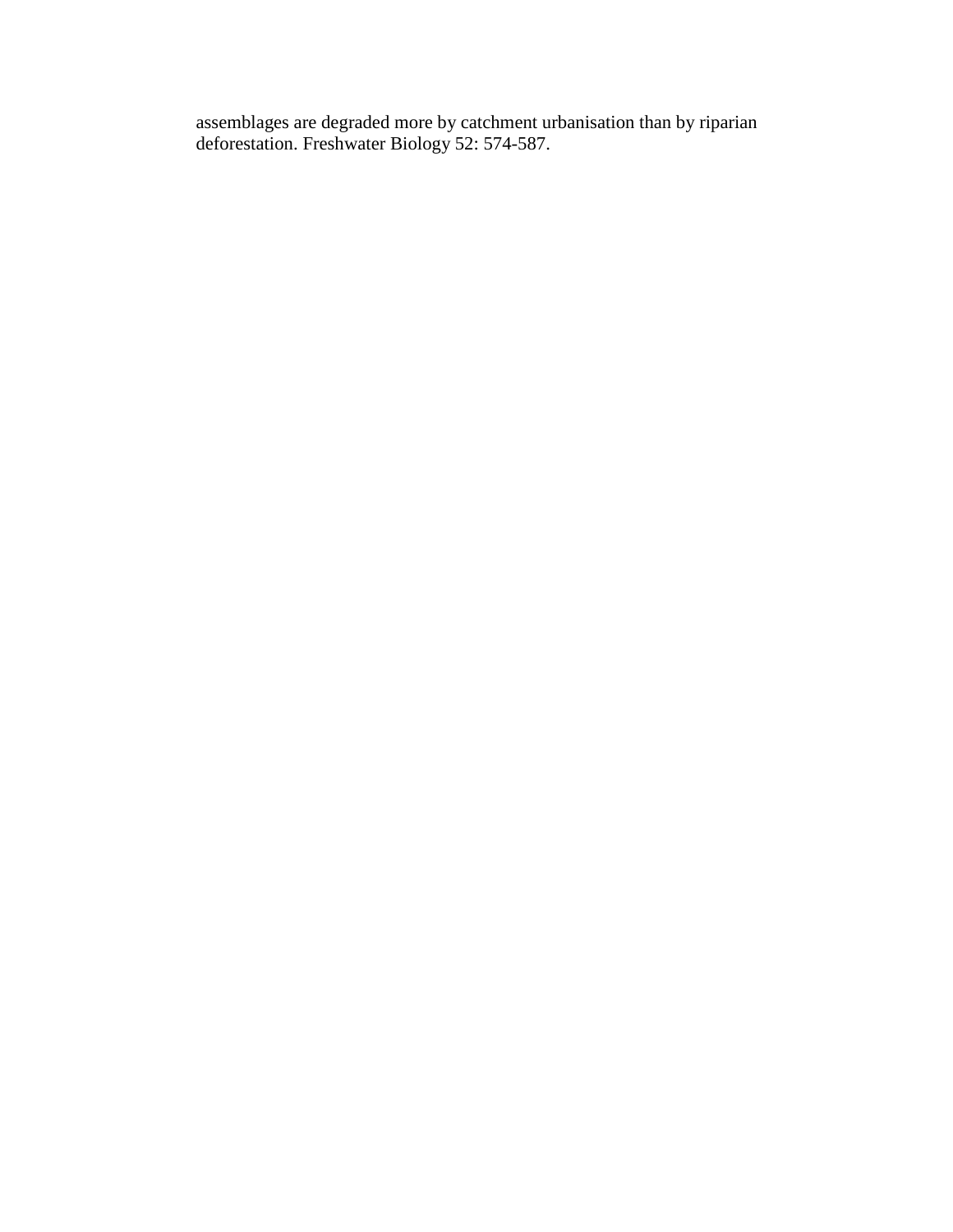Figure 1. California's Central Valley ecoregion with 141 BMI sampling locations used in IBI development and validation. Circled crosses indicate reference sites; plain circles indicate test sites.

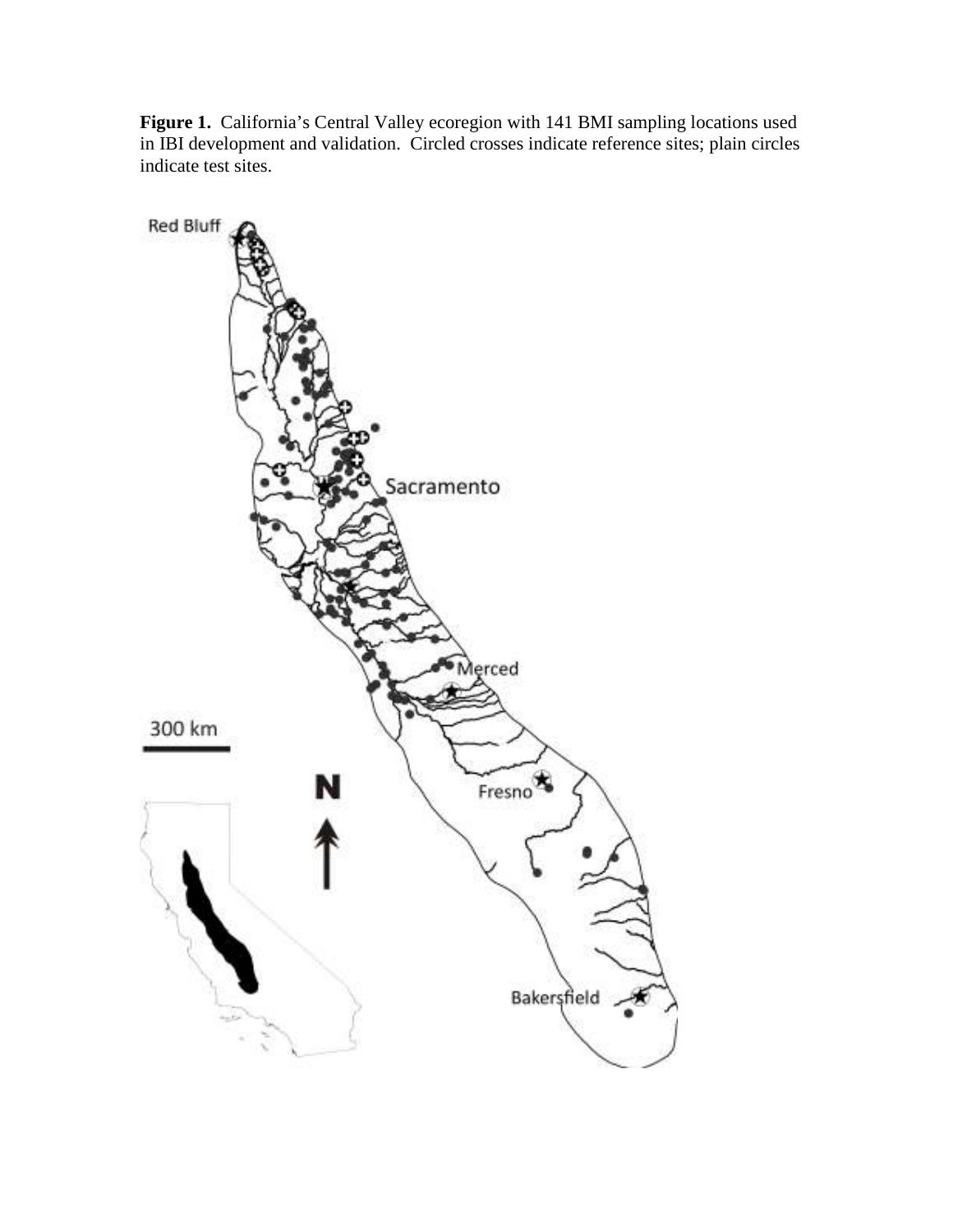Figure 2. Example scatterplots showing stronger response of metrics to in-stream and riparian variables (a-c) than to land use (d) or water chemistry (e) variables.

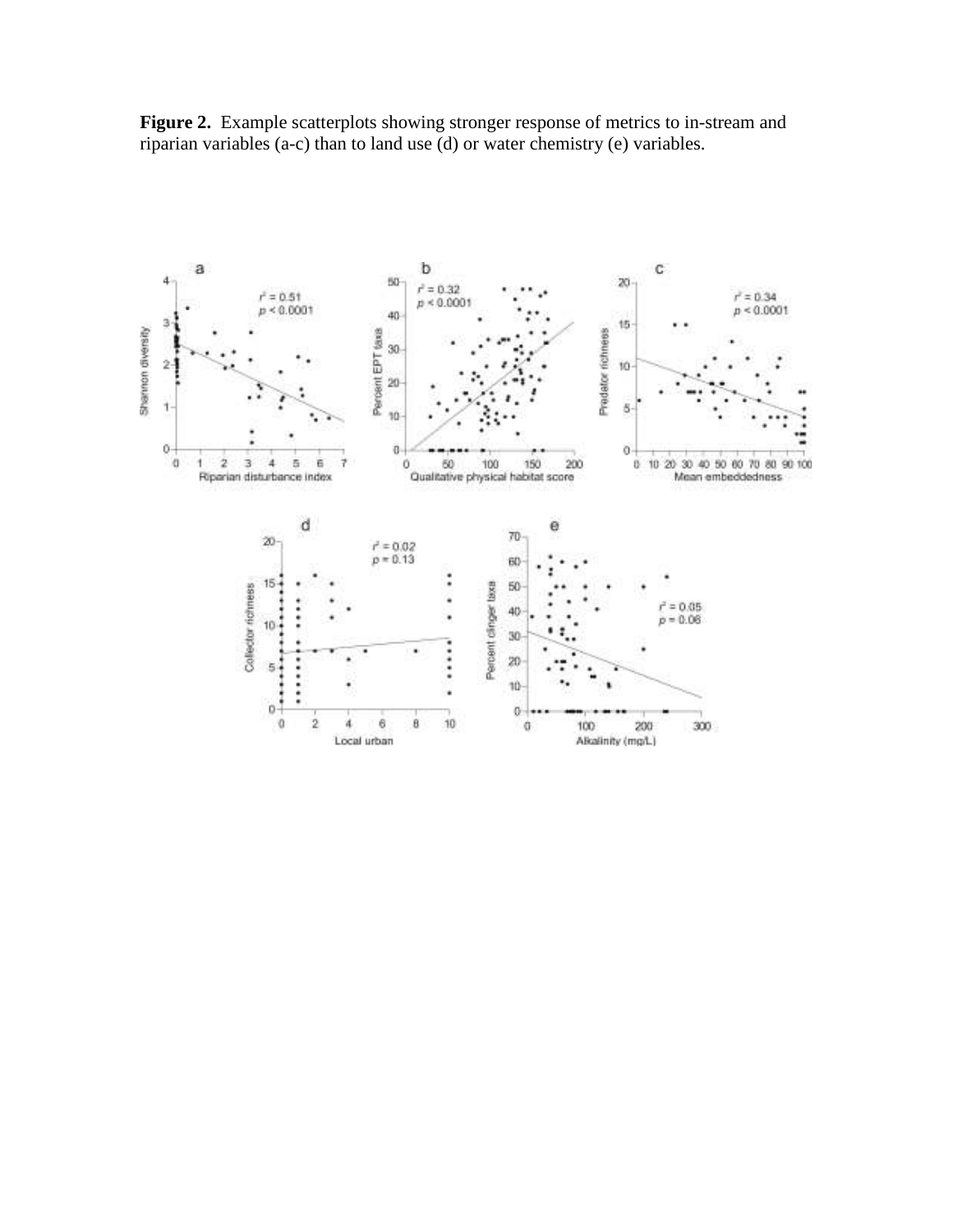**Figure 3**. Box-and-whisker plots of IBI scores at Central Valley reference and test sites. Samples in the validation set were not used in metric screening or scoring. The hypothetical least-disturbed reference distribution is to emphasize that existing Central Valley reference sites represent best-available conditions given the extent of regional stream and landscape alteration. Boxes indicate median values and interquartile ranges, whiskers indicate  $95<sup>th</sup>$  percentiles, outliers are indicated by an x.

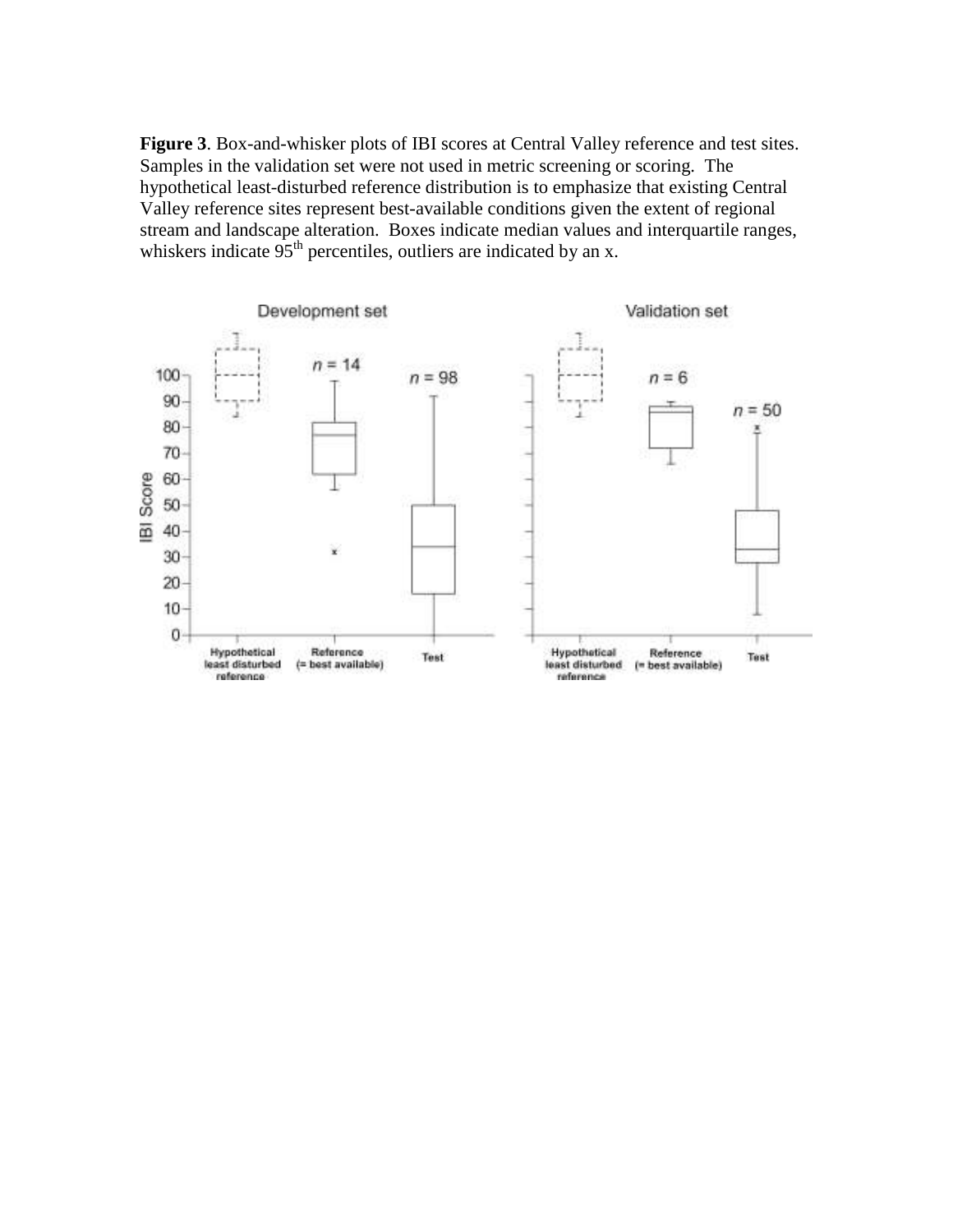

**Figure 4**. Scatterplots of IBI scores vs. qualitative land use intensity at local and watershed scales. Lines are best-fits from least-squares regressions.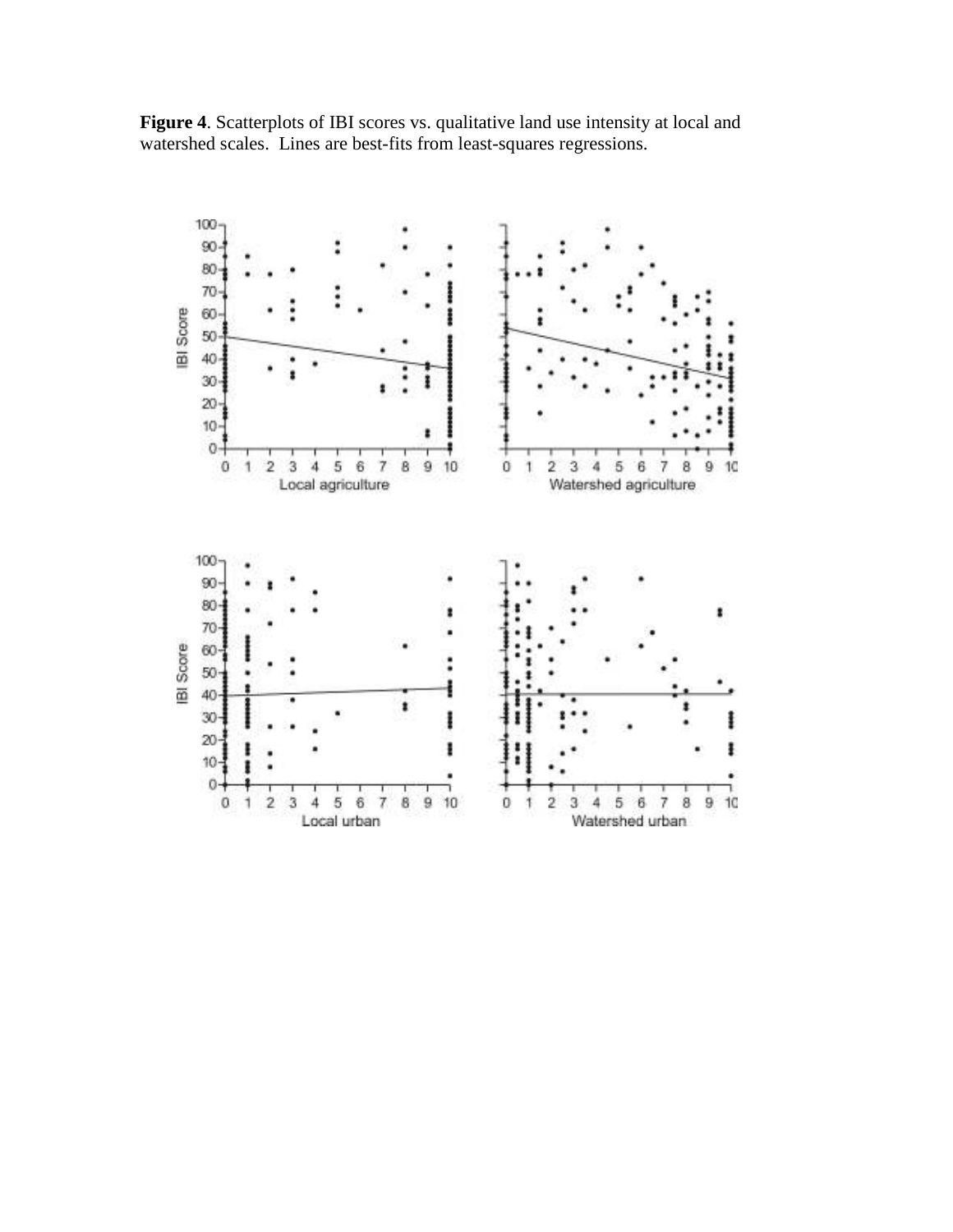**Figure 5.** Box-and-whisker plots of raw values for the 5 final IBI metrics at sites with spring and fall samples. Most sites were sampled more than twice over years. Boxes indicate median values and interquartile ranges, whiskers indicate 95<sup>th</sup> percentiles, outliers are indicated by an x.

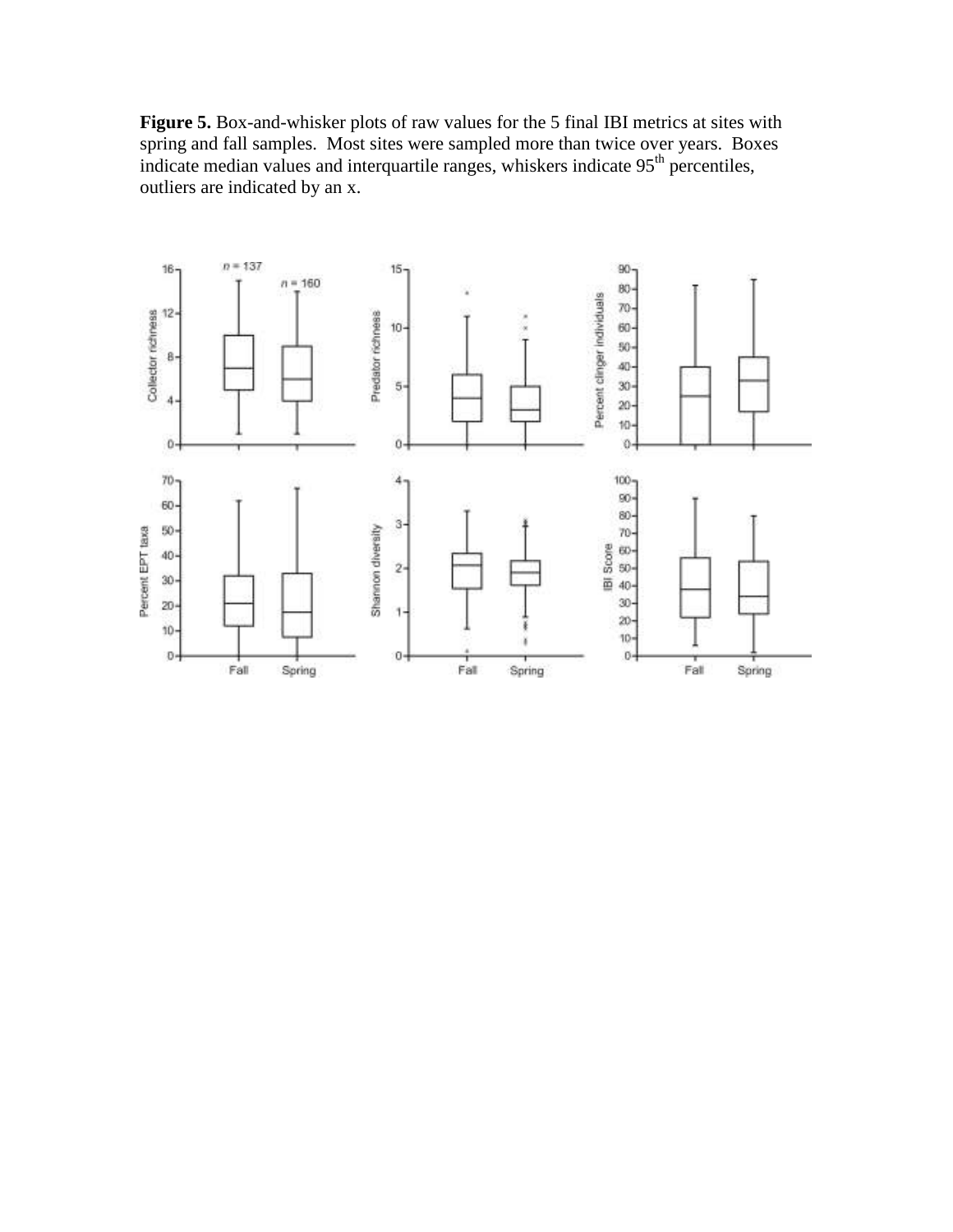Figure 6. Scatterplot of mean IBI score vs. coefficient of variation at sites with at least 3 visits over time. Line is best-fit from least-squares regression.

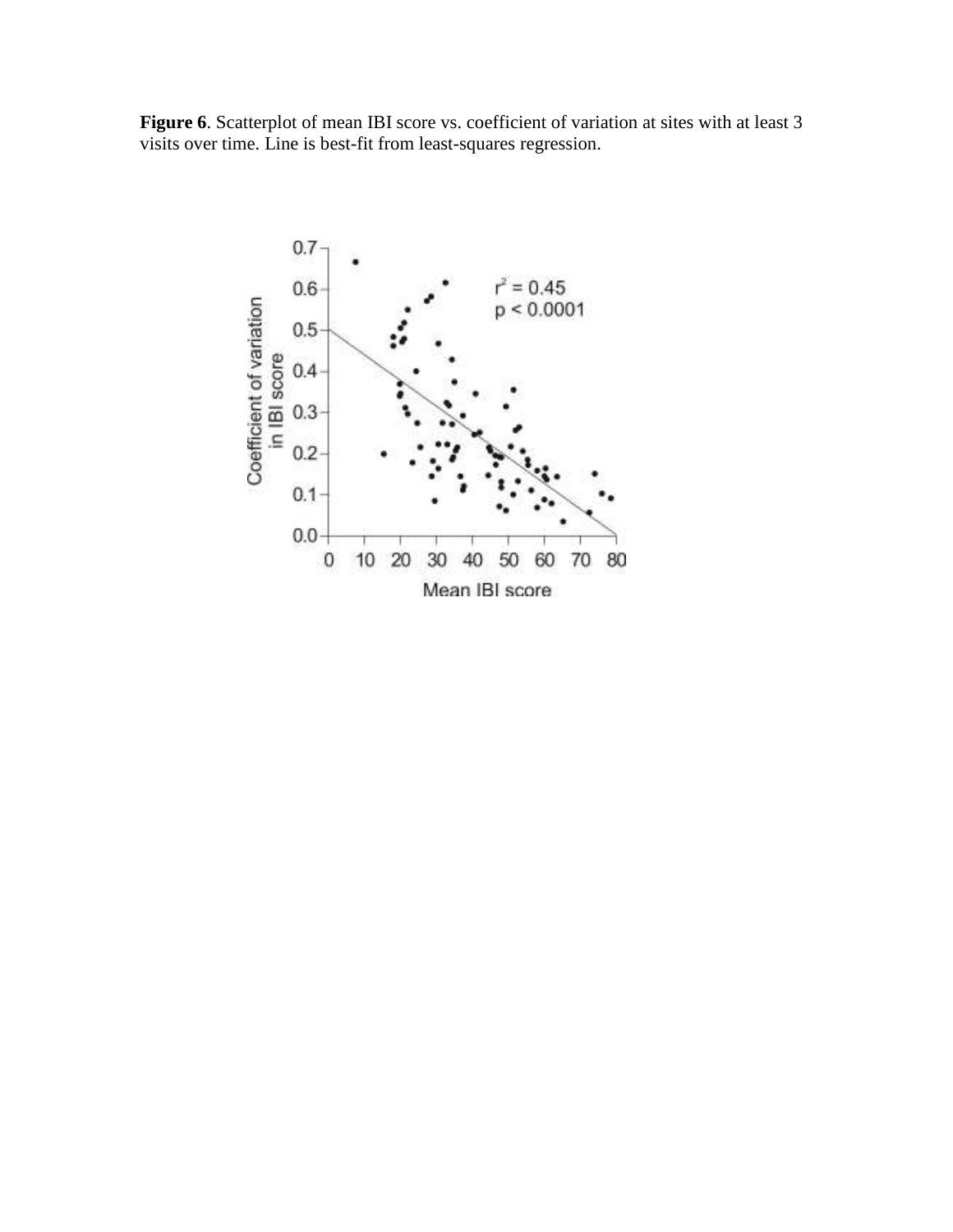**Table 1**. Projects from which data were compiled for Central Valley IBI development. California Stream Bioassessment Procedures (CSBP) are from Harrington (1999); EPA multihabitat sampling method and qualitative PHAB method are from Barbour et al. (1999); EPA reachwide sampling method and quantitative PHAB method are from Peck et al. (2006). *In situ* water chemistry = pH, dissolved oxygen, conductivity, salinity and temperature measured with a hand held meter; lab analysis indicates that a water sample was collected for more detailed analysis of nutrients, metals and other analytes.

| <b>Project/sample processing lab</b>                   | # Streams | # Sites        | <b>Benthic sampling method</b>  | <b>Specimen</b><br>count | <b>PHAB</b>  | Water<br>chemistry | <b>SEASON</b>               |
|--------------------------------------------------------|-----------|----------------|---------------------------------|--------------------------|--------------|--------------------|-----------------------------|
|                                                        |           |                |                                 |                          |              |                    |                             |
| Sac River Basin- UC Davis ATL                          | 16        | 45             | <b>CSBP</b>                     | 900                      | qualitative  | lab analysis       | Spring and Fall; 2000-2002  |
| San Joaquin Ag Drains- UC Davis ATL                    | 10        | 11             | <b>CSBP</b>                     | 900                      | qualitative  | lab analysis       | Spring and Fall; 2001       |
| San Joaquin Basin TMDL- UC Davis ATL                   | 16        | 22             | EPA multihabitat                | 500                      | qualitative  | lab analysis       | Spring and Fall; 2002       |
| Central Valley REMAP-ABL                               | 82        | 82             | EPA reachwide                   | 500                      | quantitative | lab analysis       | Late Summer-Fall; 1994-1995 |
| University of Maryland-ABL                             | 9         | 69             | <b>CSBP</b>                     | 900                      | qualitative  | in situ            | Spring; 2001-2007           |
| Sac Valley Reference-ABL                               | 30        | 30             | EPA reachwide                   | 500                      | quantitative | in situ            | Fall 2002                   |
| Sac River Watershed-ABL                                | 4         | $\overline{4}$ | <b>CSBP</b>                     | 900                      | qualitative  | in situ            | Fall; 2000-2002             |
| Central Valley UAA-ABL                                 | 3         | 11             | EPA reachwide                   | 500                      | quantitative | in situ            | Fall 2004                   |
|                                                        |           |                |                                 |                          |              | in situ            |                             |
| DPR San Joaquin-ABL                                    | 9         | 11             | EPA reachwide                   | 500                      | qualitative  | +pesticides        | Spring 2005                 |
| Central Valley Bioassessment Project- UC Davis<br>AEAL | 24        | 34             | EPA reachwide &<br>multihabitat | 500                      | qualitative  | in situ            | Spring and Fall; 2003-2005  |
| <b>EMAP/CMAP- ABL</b>                                  | 22        | 22             | EPA reachwide                   | 500                      | quantitative | lab analysis       | Summer and Fall; 2002-2006  |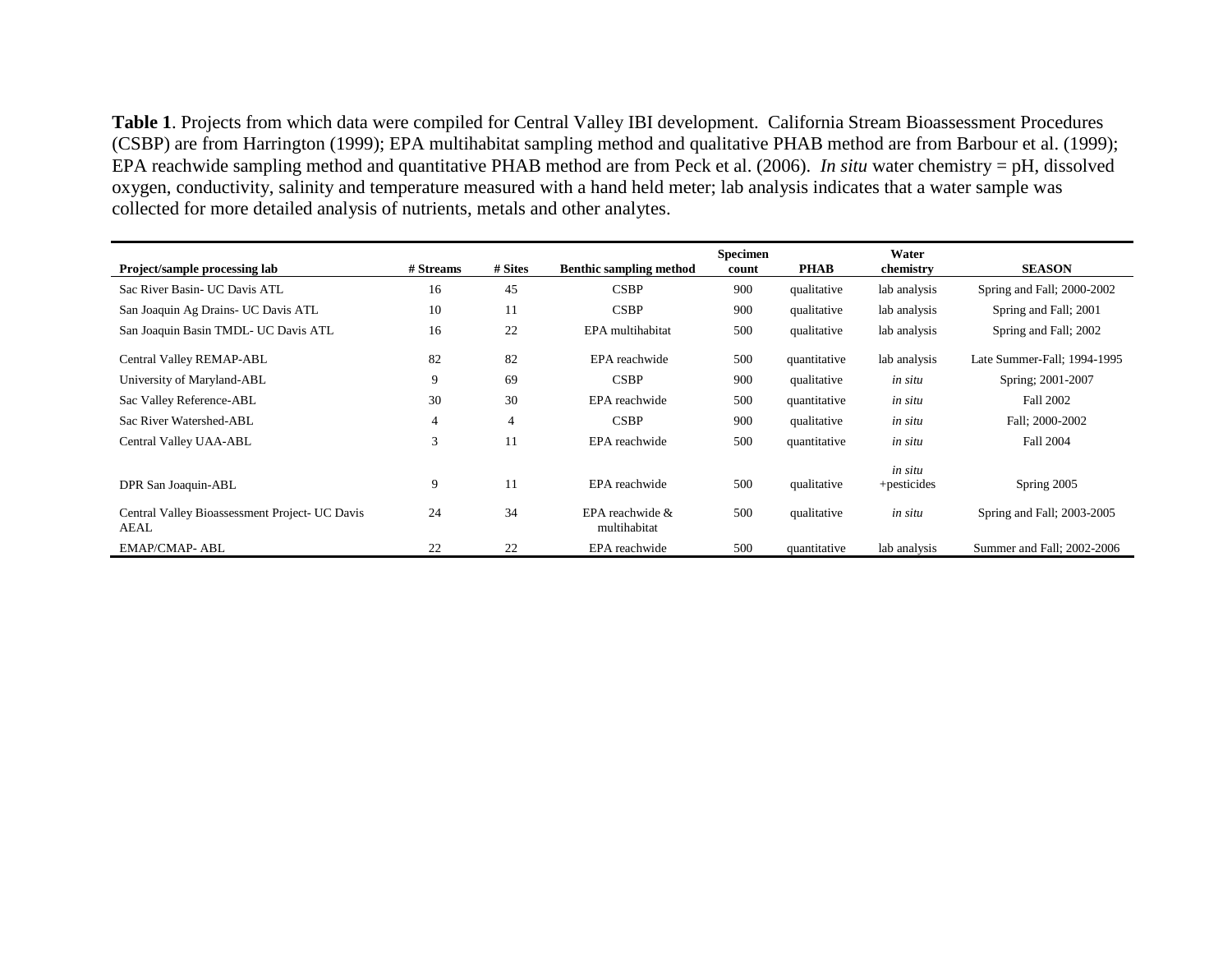| Score          | Collector<br>richness | Predator<br>richness | % EPT taxa | % Clinger<br>taxa | Shannon<br>diversity |
|----------------|-----------------------|----------------------|------------|-------------------|----------------------|
| $\theta$       | $0 - 3$               | $0 - 1$              | $\theta$   | $\overline{0}$    | $\leq 1.28$          |
|                | 4                     | 2                    | $1 - 4$    | $1-6$             | 1.29-1.47            |
| $\overline{2}$ | $5-6$                 | 3                    | $5-9$      | $7 - 12$          | 1.48-1.66            |
| 3              | 7                     | $4 - 5$              | $10-13$    | $13-19$           | 1.67-1.84            |
| 4              | 8                     | 6                    | $14 - 18$  | $20 - 25$         | 1.85-2.03            |
| 5              | $9-10$                | 7                    | 19-22      | $26 - 31$         | 2.04-2.22            |
| 6              | 11                    | 8                    | $23 - 27$  | 32-37             | $2.23 - 2.40$        |
|                | 12                    | $9-10$               | 28-31      | 38-44             | 2.41-2.59            |
| 8              | $13 - 14$             | 11                   | $32 - 36$  | $45 - 50$         | 2.60-2.78            |
| 9              | 15                    | 12                   | $37-40$    | 51-57             | 2.79-2.96            |
| 10             | >16                   | $\geq$ 13            | $41-100$   | 58-100            | > 2.97               |

 **Table 2.** Scoring ranges for 5 component metrics in the Central Valley IBI.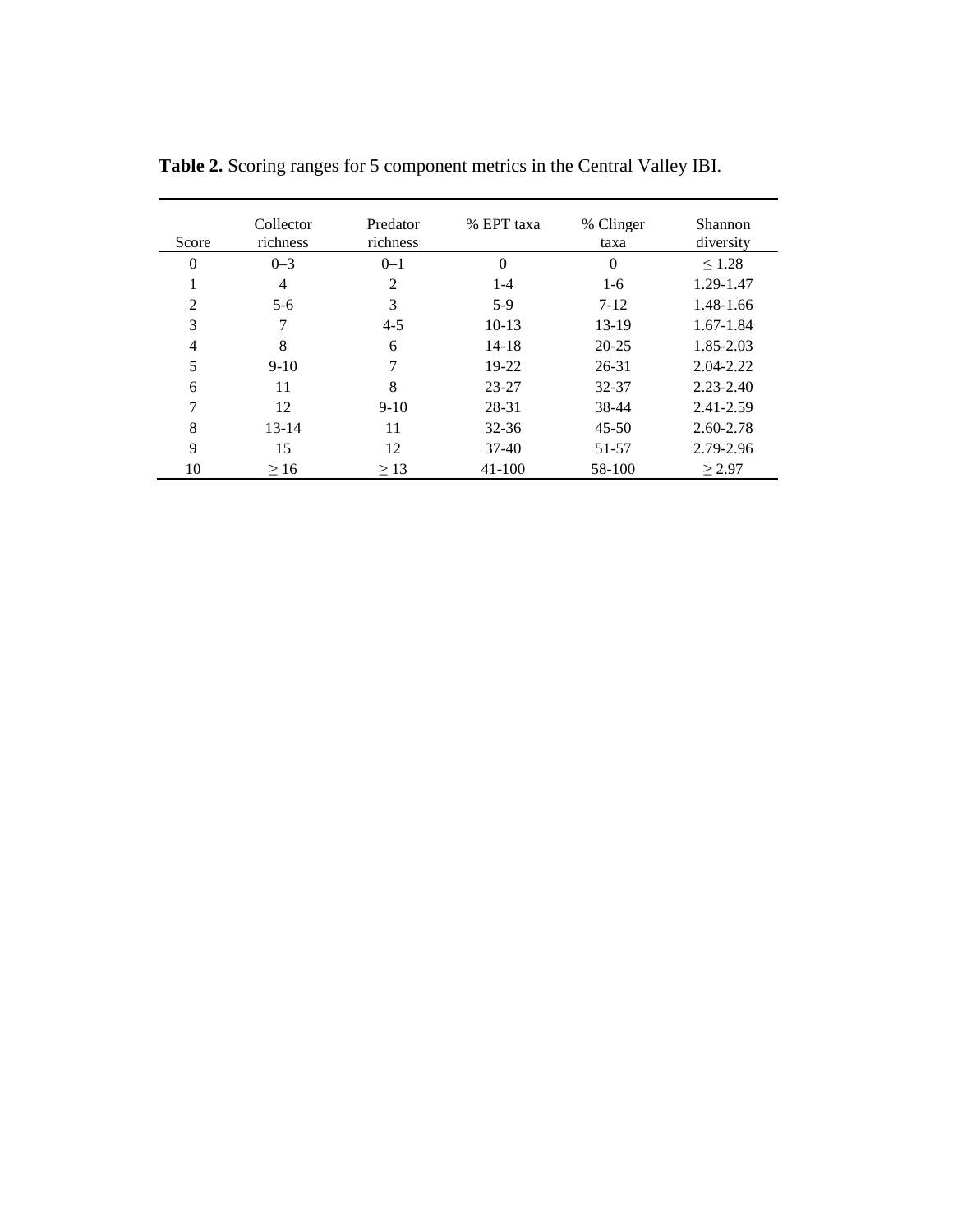**Table 3**. Coefficients of determination  $(r^2)$  for least-squares linear regressions between final candidate IBI metrics and stressor variables to which they best responded. Relationships between metrics and stressors often are not linear, but  $r^2$  values still indicate relative strength of response.  $r^2$  values < 0.1 are not shown. Values significant at  $p < 0.0001$  are in bold. *N* for each stressor variable is listed in Appendix 1. Several final candidate metrics responded to individual components of the total qualitative PHAB score (from Barbour et al. 1999), but responses to the composite score were strongest.

| Metric                                                      | watershed<br>agriculture | local<br>agriculture     | watershed<br>urban       | local<br>urban           | riparian<br>disturbance<br>index | total<br>qualitative<br><b>PHAB</b><br>score | channel<br>alteration    | percent<br>sand and<br>fines | mean<br>embeddedness | in-<br>stream<br>habitat<br>diversity | mean<br>mid-<br>channel<br>canopy<br>density | Kjeldhal<br>$N$ (mg/L)   |
|-------------------------------------------------------------|--------------------------|--------------------------|--------------------------|--------------------------|----------------------------------|----------------------------------------------|--------------------------|------------------------------|----------------------|---------------------------------------|----------------------------------------------|--------------------------|
| Collector-filterer + collector-gatherer richness            | 0.17                     | $\overline{a}$           | $\sim$ $\sim$            | $\overline{\phantom{a}}$ | 0.48                             | 0.26                                         | 0.3                      | 0.14                         | 0.26                 | 0.2                                   | $\overline{\phantom{a}}$                     | 0.15                     |
| Collector-gatherer richness                                 | 0.14                     | $\overline{\phantom{a}}$ | $\sim$ $-$               | $\overline{\phantom{a}}$ | 0.37                             | 0.2                                          | 0.22                     | 0.1                          | 0.2                  | 0.16                                  | $\overline{\phantom{m}}$                     | $\overline{\phantom{a}}$ |
| EPT richness                                                | 0.12                     | $\overline{\phantom{a}}$ | $\sim$ $-$               | $\overline{\phantom{m}}$ | 0.33                             | 0.36                                         | 0.33                     | 0.23                         | 0.31                 | $\overline{\phantom{a}}$              | 0.14                                         | 0.15                     |
| Non-insect taxa richness                                    | $\overline{\phantom{a}}$ | $\overline{\phantom{a}}$ | $\sim$ $\sim$            | $\overline{\phantom{a}}$ | 0.37                             | 0.21                                         | 0.18                     | $\overline{\phantom{a}}$     | 0.22                 | 0.17                                  | $\overline{\phantom{a}}$                     | 0.13                     |
| Predator richness                                           | 0.26                     | 0.17                     | --                       | $\overline{\phantom{m}}$ | 0.36                             | 0.22                                         | 0.21                     | $\overline{\phantom{a}}$     | 0.34                 | $\overline{\phantom{a}}$              | 0.14                                         | 0.17                     |
| Trichoptera richness                                        | 0.12                     | $\overline{\phantom{a}}$ | $\overline{\phantom{m}}$ | $\overline{\phantom{a}}$ | 0.27                             | 0.36                                         | 0.34                     | 0.24                         | 0.27                 | $- -$                                 | 0.12                                         | 0.11                     |
| Percent burrower individuals                                | $\overline{\phantom{a}}$ | $\sim$ $-$               | $\overline{\phantom{a}}$ | $\overline{\phantom{a}}$ | 0.17                             | 0.24                                         | 0.12                     | 0.19                         | 0.24                 | $\qquad \qquad -$                     | $\sim$                                       | 0.12                     |
| Percent Chironomidae individuals                            | $\overline{\phantom{a}}$ | $\overline{a}$           | $\sim$ $-$               | $\overline{\phantom{a}}$ | 0.22                             | 0.12                                         | $- -$                    | $\overline{\phantom{m}}$     | 0.21                 | $\overline{a}$                        | $\overline{\phantom{m}}$                     | 0.32                     |
| Percent clinger taxa                                        | $\overline{\phantom{m}}$ | $\overline{\phantom{a}}$ | $\overline{\phantom{m}}$ | $\overline{\phantom{a}}$ | 0.42                             | 0.27                                         | 0.32                     | 0.26                         | 0.28                 | 0.18                                  | $\overline{\phantom{a}}$                     | 0.19                     |
| Percent collector-filterer + collector-gatherer individuals | $\overline{\phantom{a}}$ | $-$                      | $-$                      | $\overline{\phantom{m}}$ | 0.16                             | 0.07                                         | $- -$                    | $\overline{\phantom{m}}$     | 0.2                  | $\qquad \qquad -$                     | $\overline{\phantom{m}}$                     | $\sim$                   |
| Percent collector-filterer individuals                      | $\overline{a}$           |                          | $-$                      | $\overline{\phantom{a}}$ | 0.2                              | 0.15                                         | 0.17                     | $- -$                        | $\sim$               | $\qquad \qquad -$                     | $\sim$                                       | 0.1                      |
| Percent collector-filterer taxa                             | $\sim$                   | $-$                      | $\sim$ $-$               | $--$                     | 0.4                              | $\sim$ $\sim$                                | $\hspace{0.05cm} \ldots$ | $\overline{\phantom{a}}$     | 0.12                 | 0.16                                  | $\sim$                                       | 0.16                     |
| Percent collector-gatherer individuals                      | $\overline{\phantom{a}}$ | $-$                      | $\sim$ $-$               | $\overline{\phantom{m}}$ | 0.33                             | 0.23                                         | 0.24                     | $\overline{\phantom{m}}$     | 0.2                  | $\overline{\phantom{a}}$              | $\sim$                                       | 0.12                     |
| Percent Diptera individuals                                 | $\sim$ $\sim$            | $\sim$ $\sim$            | $\sim$ $\sim$            | $--$                     | 0.17                             | $--$                                         | $\overline{\phantom{a}}$ | $\overline{\phantom{a}}$     | 0.18                 | $\overline{a}$                        | $--$                                         | 0.31                     |
| Percent dominant taxon                                      |                          | $-$                      | $\overline{\phantom{m}}$ | $\overline{\phantom{m}}$ | 0.5                              | 0.28                                         | 0.27                     | $\overline{\phantom{m}}$     | 0.18                 | 0.15                                  | $\overline{\phantom{a}}$                     | 0.28                     |
| Percent EPT taxa                                            | $\overline{\phantom{a}}$ | $-$                      | $-$                      | $\overline{\phantom{m}}$ | 0.31                             | 0.32                                         | 0.3                      | 0.24                         | 0.3                  | $\overline{\phantom{a}}$              | $\sim$                                       | 0.22                     |
| Percent non-insect taxa                                     |                          | $-$                      | $\sim$ $-$               | $\sim$                   | $\overline{\phantom{a}}$         | $\sim$                                       | $\overline{\phantom{a}}$ | 0.1                          | $\sim$               | $\qquad \qquad -$                     | $\sim$                                       | $\sim$                   |
| Percent predator individuals                                | $\overline{\phantom{a}}$ | $-$                      | $\sim$ $-$               | $\overline{\phantom{a}}$ | $\overline{\phantom{a}}$         | $\sim$                                       | $\hspace{0.05cm} \ldots$ | $\overline{\phantom{m}}$     | $\overline{a}$       | 0.11                                  | $\sim$ $\sim$                                | $\sim$                   |
| Percent scraper individuals                                 | $\overline{\phantom{m}}$ | $ -$                     | $\overline{\phantom{m}}$ | $\overline{\phantom{a}}$ | $\hspace{0.05cm} \ldots$         | $\sim$ $\sim$                                | 0.11                     | $\overline{\phantom{m}}$     | 0.11                 | $\hspace{0.05cm} \ldots$              | $\overline{\phantom{a}}$                     | $\overline{\phantom{m}}$ |
| Percent Trichoptera individuals                             |                          | $-$                      | $\overline{\phantom{a}}$ | $\overline{\phantom{a}}$ | 0.23                             | 0.17                                         | 0.18                     | 0.13                         | 0.16                 | $\frac{1}{2}$                         | $ -$                                         | $\sim$ $\sim$            |
| Percent Trichoptera taxa                                    |                          |                          | --                       | $\overline{\phantom{a}}$ | 0.35                             | 0.36                                         | 0.32                     | 0.26                         | 0.29                 | 0.13                                  | $\sim$ $\sim$                                | 0.16                     |
| <b>Shannon Diversity</b>                                    | $\overline{\phantom{a}}$ | $\overline{\phantom{a}}$ | $-$                      | $\overline{\phantom{m}}$ | 0.51                             | 0.40                                         | 0.38                     | $\overline{\phantom{a}}$     | 0.26                 | 0.14                                  | 0.1                                          | 0.31                     |
| Taxonomic richness                                          | 0.21                     | 0.12                     | $\sim$ $\sim$            | $\overline{\phantom{a}}$ | 0.44                             | 0.42                                         | 0.41                     | 0.19                         | 0.37                 | 0.12                                  | 0.17                                         | 0.18                     |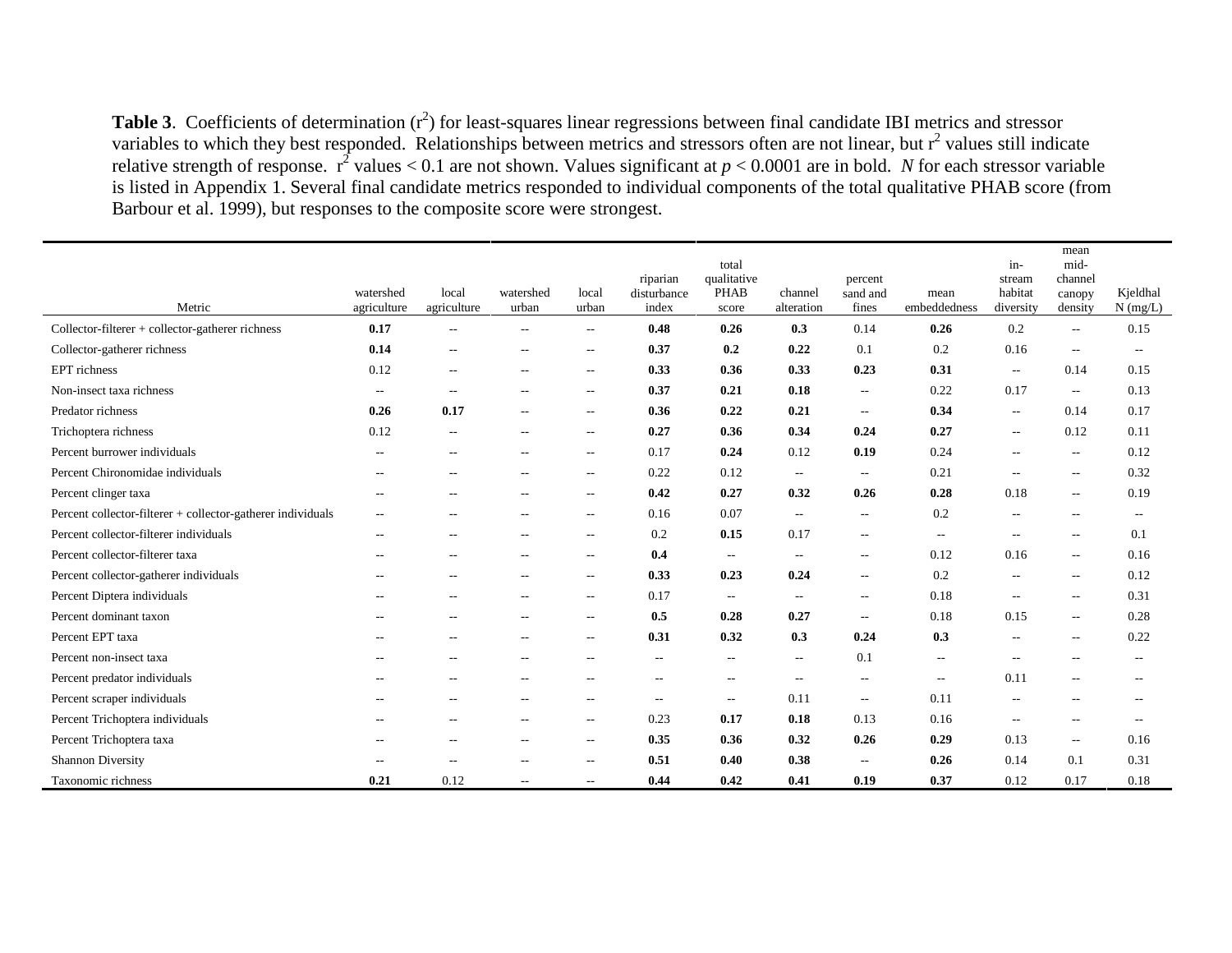|                                     | Number   |        |                  |                  |
|-------------------------------------|----------|--------|------------------|------------------|
| Variable                            | of sites | Mean   | Min              | Max              |
| width (m)                           | 61       | 6.67   | 0.13             | 32               |
| depth (cm)                          | 83       | 35.37  | 0.37             | 139.6            |
| velocity (m/s)                      | 20       | 0.76   | $\boldsymbol{0}$ | 2.93             |
| sinuosity                           | 23       | 1.10   | 1                | 1.89             |
| gradient (% slope)                  | 62       | 0.89   | $\mathbf{0}$     | 11.66            |
| alkalinity (mg/L)                   | 67       | 88.8   | 8.4              | 240              |
| specific conductance $(\mu S/cm^2)$ | 101      | 228.9  | 0.04             | 3500             |
| DO(mg/L)                            | 84       | 10.85  | 1.2              | 263              |
| pH                                  | 61       | 7.47   | 6.25             | 8.6              |
| temperature $(^{\circ}C)$           | 86       | 17.53  | 10.4             | 26.1             |
| turbidity (NTU)                     | 47       | 18.21  | 0.25             | 355              |
| Ammonia (mg/L)                      | 49       | 0.36   | $\boldsymbol{0}$ | 10.42            |
| Arsenic $(\mu g/L)$                 | 11       | 4.28   | 1.4              | 8.6              |
| Boron $(\mu g/L)$                   | 15       | 0.48   | 0.01             | 3.4              |
| Cadmium (µg/L)                      | 11       | 1.4    | $\boldsymbol{0}$ | 3.7              |
| Chloride (mg/L)                     | 30       | 50.95  | 0.3              | 905              |
| Copper $(\mu g/L)$                  | 10       | 3.45   | 1.8              | 8.43             |
| Chromium $(\mu g/L)$                | 11       | 1.84   | 1.15             | 3.3              |
| Kjeldhal N (mg/L)                   | 30       | 1.15   | $\boldsymbol{0}$ | 5                |
| Lead $(\mu g/L)$                    | 11       | 5.06   | $\boldsymbol{0}$ | 29               |
| Nickel $(\mu g/L)$                  | 11       | 8.84   | $\boldsymbol{0}$ | 9.8              |
| Nitrate (mg/L)                      | 49       | 0.50   | $\boldsymbol{0}$ | $\boldsymbol{7}$ |
| Phosphorous (mg/L)                  | 50       | 0.77   | $\boldsymbol{0}$ | 9                |
| Potassium (mg/L)                    | 31       | 5.70   | 0.37             | 56.5             |
| Sodium(mg/L)                        | 31       | 63.60  | 1.1              | 673              |
| Sulfate (mg/L)                      | 31       | 39.06  | 0.11             | 530              |
| Zinc $(\mu g/L)$                    | 12       | 7.93   | 0.2              | 15               |
| total dissolved solids (mg/L)       | 14       | 411.07 | 30               | 2820             |
| total organic carbon (mg/L)         | 15       | 5.25   | $\mathbf{1}$     | 15.26            |
| total suspended solids (mg/L)       | 29       | 194.51 | $\boldsymbol{0}$ | 2820             |
| hardness (mg/L)                     | 26       | 78.31  | 17               | 192              |
| % concrete                          | 98       | 2.26   | $\boldsymbol{0}$ | 97               |
| % bedrock                           | 82       | 0.80   | $\boldsymbol{0}$ | 25               |
| % boulder                           | 90       | 3.89   | $\boldsymbol{0}$ | 53.33            |
| % small boulder                     | 47       | 1.30   | 0                | 29               |
| % large boulder                     | 45       | 0.24   | 0                | $\tau$           |
| % cobble                            | 90       | 12.06  | $\overline{0}$   | 67               |
| % gravel                            | 66       | 24.81  | 0                | 85               |
| % course gravel                     | 60       | 14.84  | 0                | 58               |
| % fine gravel                       | 63       | 8.83   | 0                | 38               |
| % hardpan                           | 79       | 5.14   | 0                | 66.66            |
| % mud                               | 20       | 37.75  | 3.33             | 90               |
| % sand                              | 85       | 24.88  | $\boldsymbol{0}$ | 82.85            |

**Appendix 1**. Summary of physical and chemical variables associated with benthic samples used in the Central Valley IBI development data set.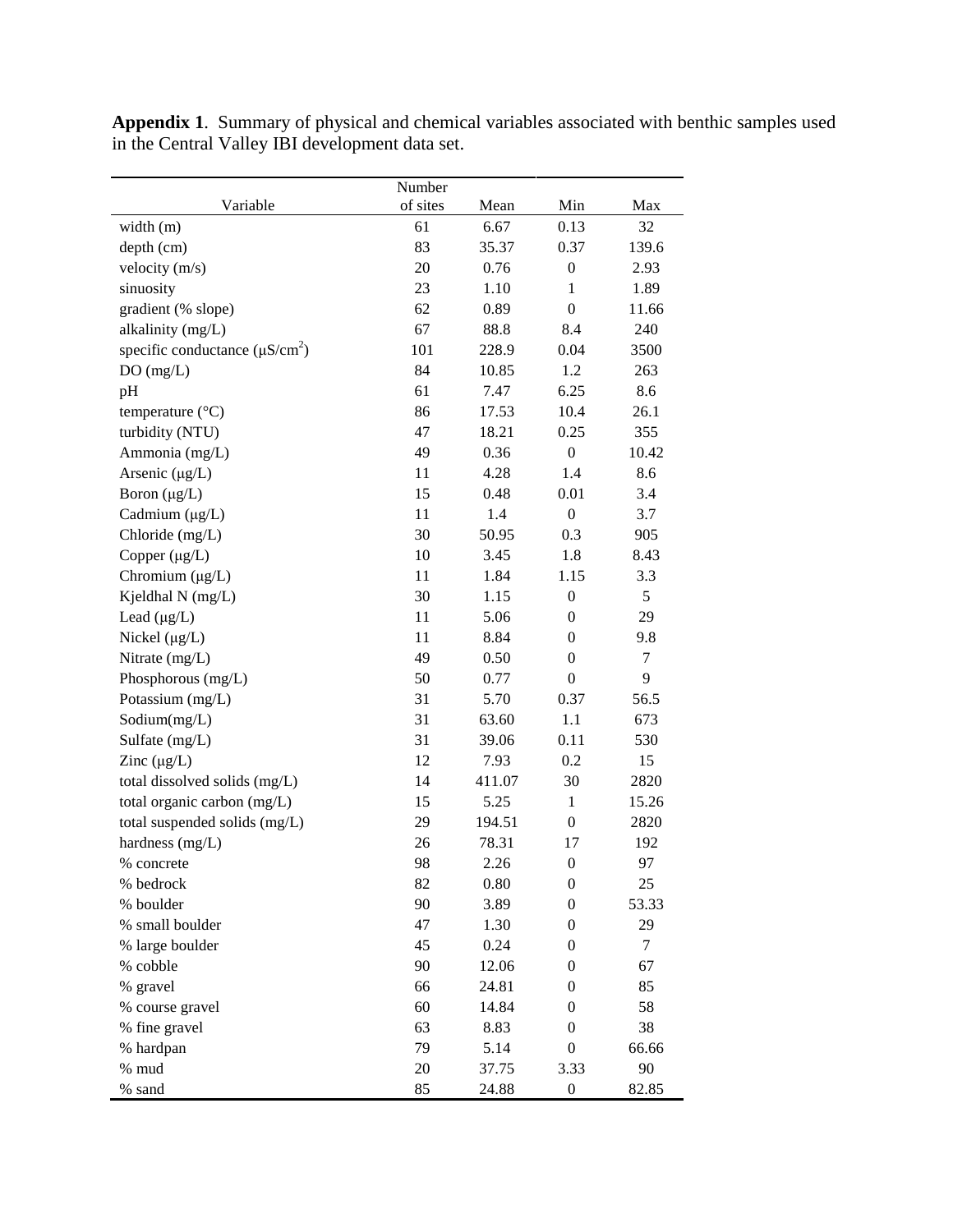|                                      | Number   |        |                |       |
|--------------------------------------|----------|--------|----------------|-------|
| Variable                             | of sites | Mean   | Min            | Max   |
| % fines                              | 66       | 27.86  | $\Omega$       | 100   |
| % sand and fines                     | 105      | 50.01  | $\theta$       | 100   |
| mean embeddedness (quantitative)     | 54       | 65.96  | 1.72           | 100   |
| riparian disturbance index (W1_HALL) | 54       | 1.87   | $\theta$       | 6.38  |
| mean mid-channel canopy density      | 60       | 36.23  | $\theta$       | 97.59 |
| instream habitat diversity           | 54       | 1.33   | $\overline{0}$ | 6.28  |
| qualitative embeddedness             | 31       | 16.25  | 2              | 93    |
| qualitative epifaunal substrate      | 103      | 10.43  | $\theta$       | 20    |
| qualitative pool substrate           | 45       | 12.06  | 4              | 19    |
| qualitative pool variablity          | 46       | 10.84  | 1              | 18    |
| qualitative sediment deposition      | 103      | 10.06  | $\theta$       | 20    |
| qualitative channel flow status      | 103      | 13.04  | $\theta$       | 20    |
| qualitative channel alteration       | 103      | 10.96  | 1              | 20    |
| qualitative channel sinuosity        | 46       | 7.76   | $\overline{0}$ | 20    |
| qualitative bank stability           | 103      | 11.10  | 1              | 20    |
| qualitative vegetative protection    | 103      | 10.85  | $\overline{0}$ | 20    |
| qualitative riparian width           | 103      | 7.69   | $\theta$       | 18    |
| total qualitative habitat score      | 101      | 117.53 | 29             | 169   |
| % fast-water habitat                 | 32       | 7.65   | $\theta$       | 100   |
| % slow-water habitat                 | 30       | 89.07  | 6              | 100   |
| % pool                               | 32       | 15.71  | $\theta$       | 100   |
| qualitative agricultural land use    | 112      | 31.94  | $\theta$       | 100   |
| qualitative urban land use           | 112      | 4.72   | $\overline{0}$ | 50    |
| percent native land cover            | 46       | 26.88  | $\overline{0}$ | 100   |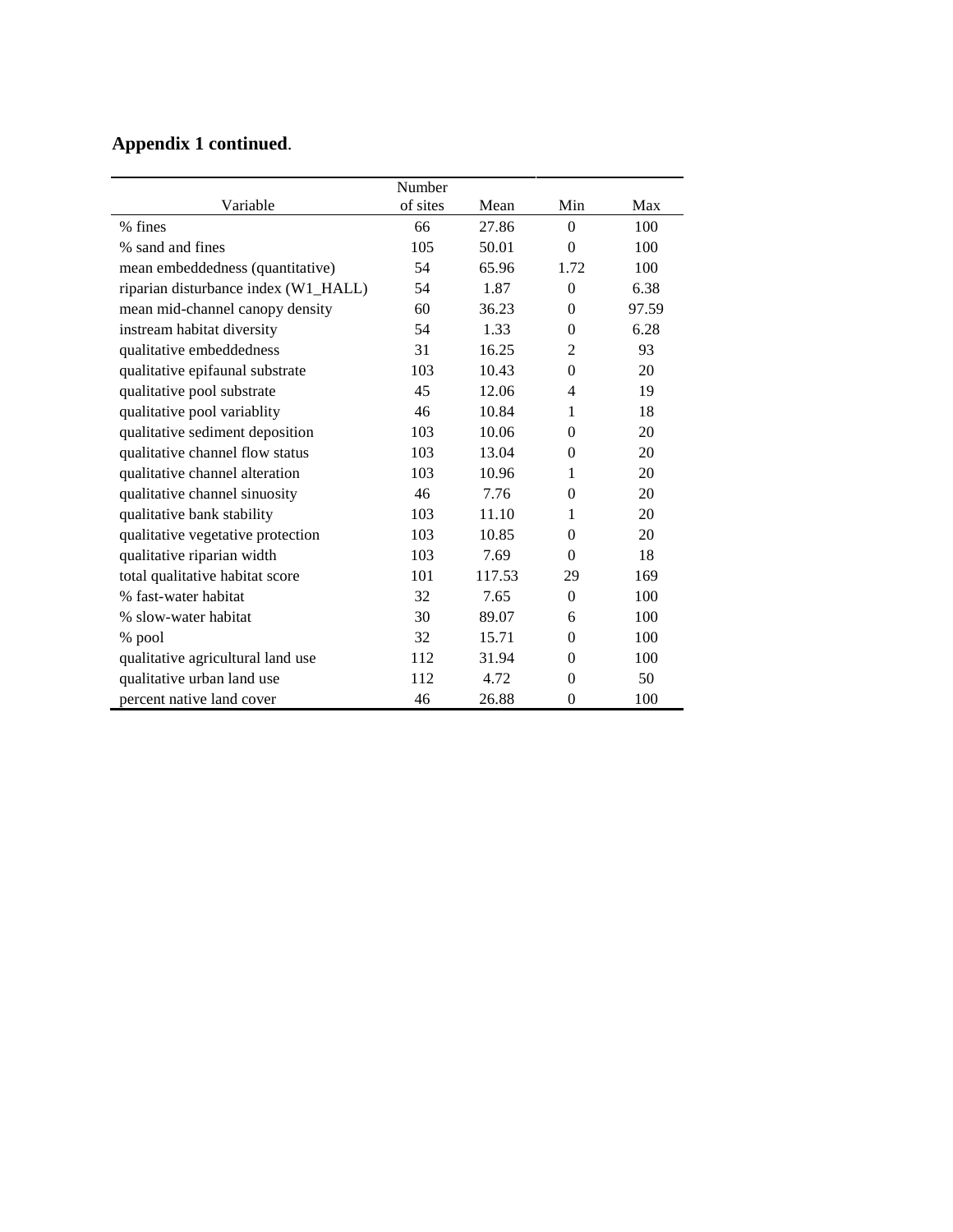| Project Name            | Waterbody Name                    | <b>Status</b> | Collection Date*    | Latitude | Longitude   | Development               | Validation  |
|-------------------------|-----------------------------------|---------------|---------------------|----------|-------------|---------------------------|-------------|
| <b>ATL Sac River</b>    | Auburn Ravine                     | Test          | Fall-01             | 38.8700  | $-121.3566$ | X                         |             |
| <b>ATL Sac River</b>    | Auburn Ravine                     | Reference     | Fall-01; Spring-02  | 38.9011  | $-121.2125$ | X                         | X           |
| <b>ATL Sac River</b>    | <b>Butte Creek</b>                | Test          | Fall-01; Spring-02  | 39.5301  | $-121.8584$ | $\mathbf X$               | X           |
| <b>ATL Sac River</b>    | <b>Butte Creek</b>                | Reference     | Fall-00; Spring-02  | 39.6994  | $-121.7771$ |                           | $\mathbf X$ |
| <b>ATL Sac River</b>    | Linda Creek                       | Test          | Fall-00             | 38.7300  | $-121.2493$ | $\mathbf X$               |             |
| <b>ATL Sac River</b>    | Dry Creek                         | Test          | Fall-00             | 38.7343  | $-121.3087$ | X                         |             |
| <b>ATL Sac River</b>    | Antelope Creek                    | Test          | Fall-02; Spring-02  | 38.7876  | $-121.2489$ | $\mathbf X$               | X           |
| <b>ATL Sac River</b>    | Gilsizer Slough                   | Test          | Fall-00; Spring-01  | 39.0260  | $-121.6592$ | $\mathbf X$               | X           |
| <b>ATL Sac River</b>    | Jack Slough                       | Test          | Fall-00; Fall-01    | 39.1623  | $-121.5959$ | X                         | $\mathbf X$ |
| <b>ATL Sac River</b>    | Main Canal                        | Test          | Fall-01             | 39.3996  | $-121.7562$ | X                         |             |
| <b>ATL Sac River</b>    | Main Canal                        | Test          | Fall-00; Spring-02  | 39.3924  | $-121.6840$ | X                         | X           |
| <b>ATL Sac River</b>    | Main Canal                        | Test          | Fall-01; Spring-02  | 39.3952  | $-121.7160$ | $\mathbf X$               | $\mathbf X$ |
| <b>ATL Sac River</b>    | Main Canal                        | Test          | Fall-00             | 39.3804  | $-121.6787$ |                           | $\mathbf X$ |
| <b>ATL Sac River</b>    | Main Canal                        | Test          | Fall-01             | 39.3779  | $-121.7062$ | $\mathbf X$               |             |
| <b>ATL Sac River</b>    | Main Canal                        | Test          | Fall-01; Spring-02  | 39.4359  | $-121.6789$ | $\mathbf X$               | $\mathbf X$ |
| <b>ATL Sac River</b>    | <b>Pleasant Grove Creek</b>       | Test          | Fall-00             | 38.8124  | $-121.4245$ | $\mathbf X$               |             |
| <b>ATL Sac River</b>    | <b>Pleasant Grove Creek</b>       | Test          | Fall-00             | 38.7959  | $-121.3555$ |                           | $\mathbf X$ |
| <b>ATL Sac River</b>    | <b>Pleasant Grove Creek</b>       | Test          | Fall-00; Fall-01    | 38.8055  | $-121.3087$ | $\mathbf X$               | $\mathbf X$ |
| <b>ATL Sac River</b>    | South Branch Pleasant Grove Creek | Test          | Fall-00             | 38.7711  | $-121.3159$ | $\mathbf X$               |             |
| <b>ATL Sac River</b>    | <b>Wadsworth Canal</b>            | Test          | Fall-01             | 39.2498  | $-121.6789$ | X                         |             |
| <b>ATL Sac River</b>    | Wadsworth Canal                   | Test          | Fall-00             | 39.1897  | $-121.6620$ |                           | $\mathbf X$ |
| <b>ATL Sac River</b>    | Live Oak Slough                   | Test          | Fall-00             | 39.2331  | $-121.6653$ | $\mathbf X$               |             |
| <b>ATL Sac River</b>    | Wadsworth Canal                   | Test          | Fall-01             | 39.1273  | $-121.7566$ | $\mathbf X$               |             |
| <b>ATL Sac River</b>    | <b>Rock Creek</b>                 | Test          | Fall-01             | 38.9643  | $-121.1101$ |                           | $\mathbf X$ |
| <b>ATL SJR AgDrains</b> | Mtn House Creek                   | Test          | 5-Sep-01; 23-May-02 | 37.7856  | $-121.5356$ | X                         | $\mathbf X$ |
| ATL SJR TMDL            | Los Banos Creek                   | Test          | $8-Oct-02$          | 37.2764  | $-120.9539$ | $\mathbf X$               |             |
| ATL SJR TMDL            | Merced River                      | Test          | $1-Oct-02$          | 37.4540  | $-120.6092$ |                           | $\mathbf X$ |
| ATL SJR TMDL            | <b>Cosumnes River</b>             | Test          | 23-Oct-02           | 38.4904  | $-121.0978$ | $\mathbf X$               |             |
| ATL SJR TMDL            | Harding Drain                     | Test          | $9$ -Oct-02         | 37.4644  | $-121.0303$ | $\boldsymbol{\mathrm{X}}$ |             |

**Appendix 2**. Sites used in development and validation of Central Valley IBI. For sites used in both development and validation sets, the collection date for development samples is listed first.

\*Exact collection dates were not known for the ATL Sac River project.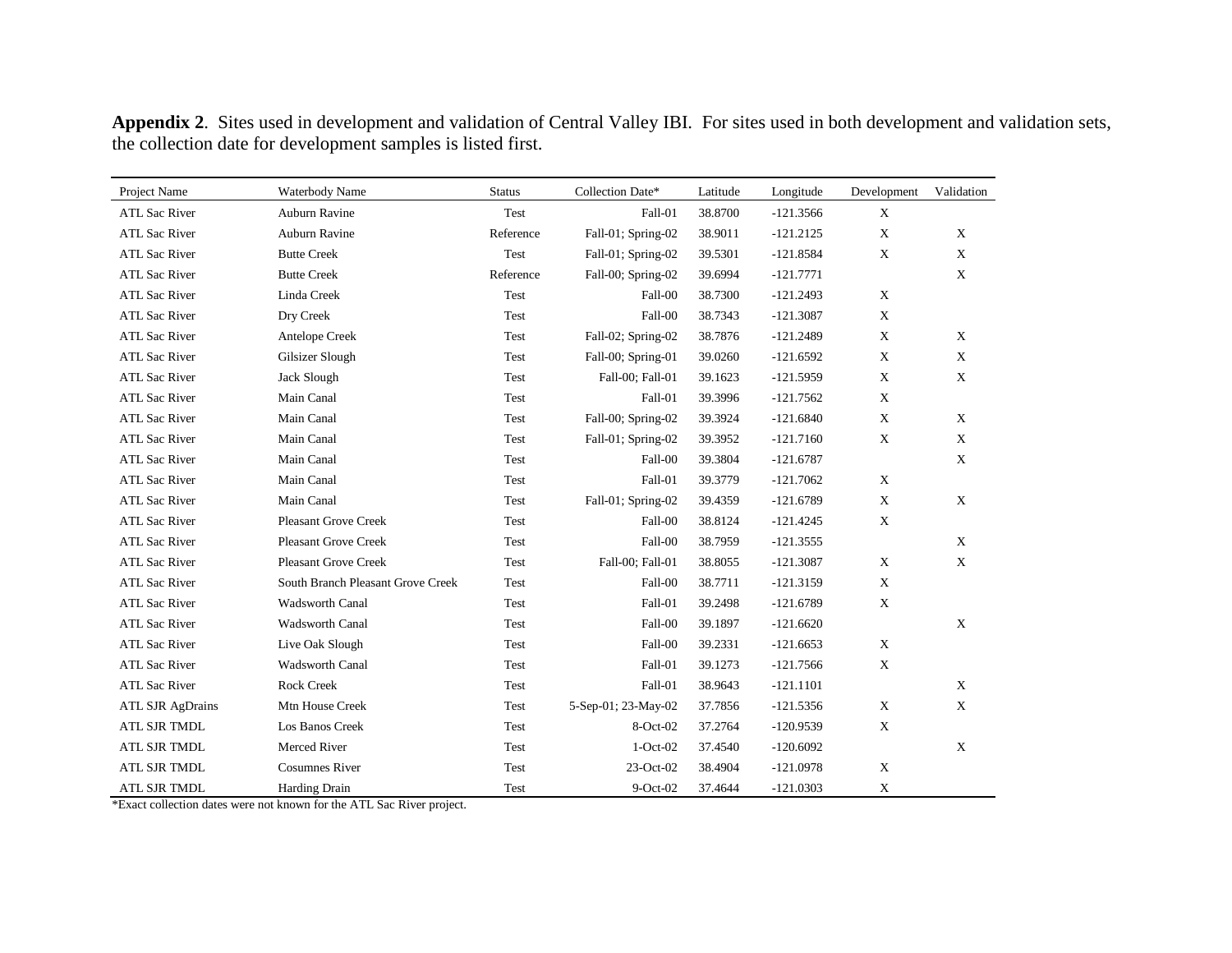| Project Name       | Waterbody Name          | <b>Status</b> | <b>Collection Date</b> | Latitude | Longitude   | Development | Validation  |
|--------------------|-------------------------|---------------|------------------------|----------|-------------|-------------|-------------|
| Central Valley UAA | New Alamo Creek         | Test          | 04-Nov-04              | 38.3300  | $-121.8958$ | X           |             |
| Central Valley UAA | Morrison Creek          | Test          | 05-Oct-04              | 38.5414  | $-121.2764$ | $\mathbf X$ |             |
| Central Valley UAA | Morrison Creek          | Test          | 11-Oct-04              | 38.4808  | $-121.4583$ | X           |             |
| Central Valley UAA | Alamo Creek             | Test          | $15$ -Oct-04           | 38.3884  | $-122.0711$ | $\mathbf X$ |             |
| <b>CMAP</b>        | <b>Big Chico Creek</b>  | Test          | 18-Jul-06              | 39.7489  | $-121.8008$ | $\mathbf X$ |             |
| <b>CMAP</b>        | New Creek               | Test          | 28-Sep-05              | 40.1692  | $-122.1464$ | $\mathbf X$ |             |
| <b>CMAP</b>        | Cripple Creek           | Test          | 19-Jul-04              | 38.6839  | $-121.3156$ | $\mathbf X$ |             |
| <b>CMAP</b>        | Arcade Creek            | Test          | 16-Aug-06              | 38.6357  | $-121.4037$ | $\mathbf X$ |             |
| <b>CMAP</b>        | Morrison Creek          | Test          | $10$ -Jul- $06$        | 38.5147  | $-121.4150$ | $\mathbf X$ |             |
| <b>CMAP</b>        | Dry Creek Tributary     | Test          | $21-Jul-05$            | 38.7086  | $-121.4056$ | $\mathbf X$ |             |
| <b>CMAP</b>        | Cherokee Canal          | Test          | $25$ -Jul-06           | 39.5131  | $-121.7111$ | $\mathbf X$ |             |
| <b>CMAP</b>        | Little Chico Creek      | Test          | $23$ -Jun-05           | 39.7208  | $-121.8383$ | $\mathbf X$ |             |
| <b>CMAP</b>        | <b>Bear Creek</b>       | Test          | $07 -$ Jul $-05$       | 38.0987  | $-121.1760$ | $\mathbf X$ |             |
| <b>CMAP</b>        | Pixley Slough           | Test          | 26-Jun-06              | 38.0494  | $-121.3408$ | $\mathbf X$ |             |
| <b>CMAP</b>        | Dry Creek               | Test          | 02-Jun-04              | 37.6475  | $-120.8056$ | $\mathbf X$ |             |
| <b>CMAP</b>        | Washington Colony Canal | Test          | 28-Aug-06              | 36.6956  | $-119.7164$ | $\mathbf X$ |             |
| <b>CMAP</b>        | Tulare Lake Canal       | Test          | 29-Aug-06              | 36.1608  | $-119.8094$ | $\mathbf X$ |             |
| <b>CMAP</b>        | Stine Canal             | Test          | 28-Jun-06              | 35.2711  | $-119.1078$ | $\mathbf X$ |             |
| <b>DPR 209</b>     | <b>Bear Creek</b>       | Test          | 08-Jun-05              | 38.1549  | $-121.1336$ | X           |             |
| <b>DPR 209</b>     | Laguna Creek            | Test          | $20-Apr-05$            | 38.3828  | $-121.1724$ |             | $\mathbf X$ |
| <b>DPR 209</b>     | Little John Creek       | Test          | 19-Apr-05              | 37.9201  | $-121.0269$ |             | $\mathbf X$ |
| <b>DPR 209</b>     | Mormon Slough           | Test          | 06-Jun-05              | 38.0494  | $-121.0134$ |             | $\mathbf X$ |
| <b>DPR 209</b>     | Orestimba               | Test          | 28-Jun-05              | 37.3294  | $-121.1096$ | $\mathbf X$ |             |
| <b>DPR 209</b>     | Marsh Creek             | Test          | 25-Apr-05              | 37.8960  | $-121.7165$ |             | $\mathbf X$ |
| <b>EMAP</b>        | Sacramento River        | Test          | 14-May-02              | 39.5753  | $-122.0007$ |             | X           |
| <b>EMAP</b>        | Tule River              | Test          | $20$ -Jun- $02$        | 36.0541  | $-118.9936$ | $\mathbf X$ |             |
| <b>REMAP</b>       | Cordua Canal            | Test          | 31-Aug-95              | 39.2323  | $-121.4924$ | $\mathbf X$ |             |
| <b>REMAP</b>       | <b>Unnamed Canal</b>    | Test          | 19-Jul-95              | 38.5586  | $-121.3427$ | $\mathbf X$ |             |
| <b>REMAP</b>       | <b>Unnamed Canal</b>    | Test          | 26-Jul-95              | 38.8800  | $-121.8520$ | $\mathbf X$ |             |
| <b>REMAP</b>       | <b>Unnamed Canal</b>    | Test          | 27-Jul-95              | 38.8369  | $-121.7942$ | $\mathbf X$ |             |
| <b>REMAP</b>       | Morrison Slough         | Test          | 24-Aug-94              | 39.3404  | $-121.7024$ | $\mathbf X$ |             |
| <b>REMAP</b>       | Duck Creek              | Test          | 13-Jul-95              | 37.9365  | $-120.9442$ | $\mathbf X$ |             |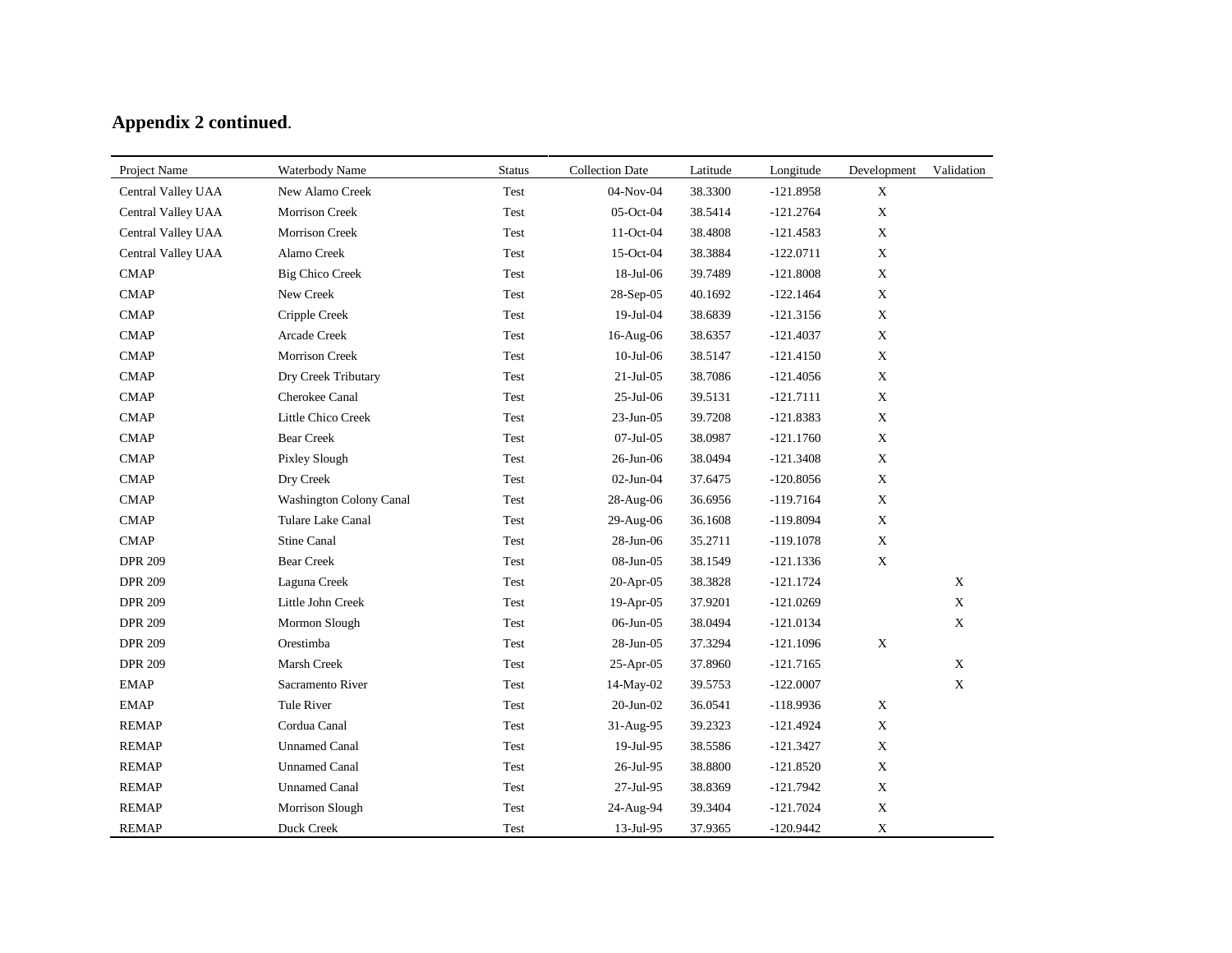| Project Name                                          | Waterbody Name             | <b>Status</b> | <b>Collection Date</b> | Latitude | Longitude   | Development | Validation   |
|-------------------------------------------------------|----------------------------|---------------|------------------------|----------|-------------|-------------|--------------|
| <b>REMAP</b>                                          | <b>Unnamed Canal</b>       | Test          | 08-Sep-95              | 37.8550  | $-121.0067$ | $\mathbf X$ |              |
| <b>REMAP</b>                                          | Modesto Main Canal         | Test          | 25-Aug-95              | 37.7177  | $-121.0002$ | $\mathbf X$ |              |
| <b>REMAP</b>                                          | <b>Unnamed Canal</b>       | Test          | 12-Aug-94              | 37.7356  | $-121.3256$ | $\mathbf X$ |              |
| <b>REMAP</b>                                          | S.F. Persian Ditch         | Test          | 03-Aug-94              | 36.2973  | $-119.4192$ | $\mathbf X$ |              |
| <b>REMAP</b>                                          | Davis Ditch                | Test          | 03-Aug-94              | 36.2546  | $-119.2087$ | $\mathbf X$ |              |
| <b>REMAP</b>                                          | Evans Ditch                | Test          | 27-Sep-95              | 36.2783  | $-119.4207$ | $\mathbf X$ |              |
| <b>REMAP</b>                                          | Campbell-Moreland Ditch    | Test          | 23-Aug-95              | 36.0452  | $-118.9814$ | $\mathbf X$ |              |
| Sac River Watershed<br>Program<br>Sac River Watershed | Dye Creek                  | Reference     | 16-Oct-02              | 40.1058  | $-122.1160$ | $\mathbf X$ |              |
| Program<br>Sac River Watershed                        | Yuba River                 | Test          | $27-Oct-00$            | 39.1758  | $-121.5239$ | $\mathbf X$ |              |
| Program<br>Sac River Watershed                        | American River             | Test          | 09-Nov-00              | 38.5681  | $-121.4222$ | $\mathbf X$ |              |
| Program                                               | Dry Creek                  | Reference     | $10$ -Oct-02           | 39.6798  | $-121.7423$ |             | $\mathbf{X}$ |
| Sac Valley Reference                                  | <b>Big Chico Creek</b>     | Test          | 12-Oct-04              | 39.7440  | $-121.8165$ |             | $\mathbf{X}$ |
| Sac Valley Reference                                  | Deer Creek                 | Reference     | $22-Sep-04$            | 39.9492  | $-122.0464$ | $\mathbf X$ |              |
| Sac Valley Reference                                  | Dye Creek                  | Reference     | $22-Sep-04$            | 40.0883  | $-122.0903$ | $\mathbf X$ |              |
| Sac Valley Reference                                  | Mill Creek                 | Reference     | $22-Sep-04$            | 40.0439  | $-122.0986$ | $\mathbf X$ |              |
| Sac Valley Reference                                  | <b>Toomes Creek</b>        | Reference     | 22-Oct-04              | 39.9797  | $-122.0681$ | X           |              |
| Sac Valley Reference                                  | Cache Creek                | Reference     | $29-Sep-04$            | 38.6870  | $-121.8765$ | X           |              |
| Sac Valley Reference                                  | <b>Putah Creek</b>         | Test          | 18-Oct-04              | 38.5272  | $-121.8017$ | $\mathbf X$ |              |
| Sac Valley Reference                                  | <b>Union School Slough</b> | Test          | 21-Oct-04              | 38.6070  | $-121.9920$ | $\mathbf X$ |              |
| Sac Valley Reference                                  | <b>Ulatis Creek</b>        | Test          | $27-Sep-04$            | 38.3694  | $-121.9947$ | $\mathbf X$ |              |
| Sac Valley Reference                                  | Willow Slough              | Test          | 21-Oct-04              | 38.6198  | $-121.8327$ | $\mathbf X$ |              |
| Sac Valley Reference                                  | <b>Bear River</b>          | Test          | 08-Oct-04              | 38.9849  | $-121.4868$ | $\mathbf X$ |              |
| Sac Valley Reference                                  | Dry Creek                  | Reference     | 04-Oct-04              | 39.0896  | $-121.3564$ | X           |              |
| Sac Valley Reference                                  | South Honcut Creek,        | Test          | 30-Sep-04              | 39.3042  | $-121.5650$ | $\mathbf X$ |              |
| Sac Valley Reference                                  | Jack Slough                | Test          | 23-Oct-04              | 39.2250  | $-121.5104$ | X           |              |
| Sac Valley Reference                                  | Alder Creek                | Reference     | 25-Oct-04              | 38.6375  | $-121.1985$ | $\mathbf X$ |              |
| Sac Valley Reference                                  | Dry Creek                  | Test          | $15$ -Oct-04           | 38.7299  | $-121.3981$ | $\mathbf X$ |              |
| Sac Valley Reference                                  | <b>Miners Ravine</b>       | Reference     | 25-Oct-04              | 38.7590  | $-121.2559$ | $\mathbf X$ |              |
| Sac Valley Reference                                  | Secret Ravine              | Test          | 25-Oct-04              | 38.7600  | $-121.2574$ | $\mathbf X$ |              |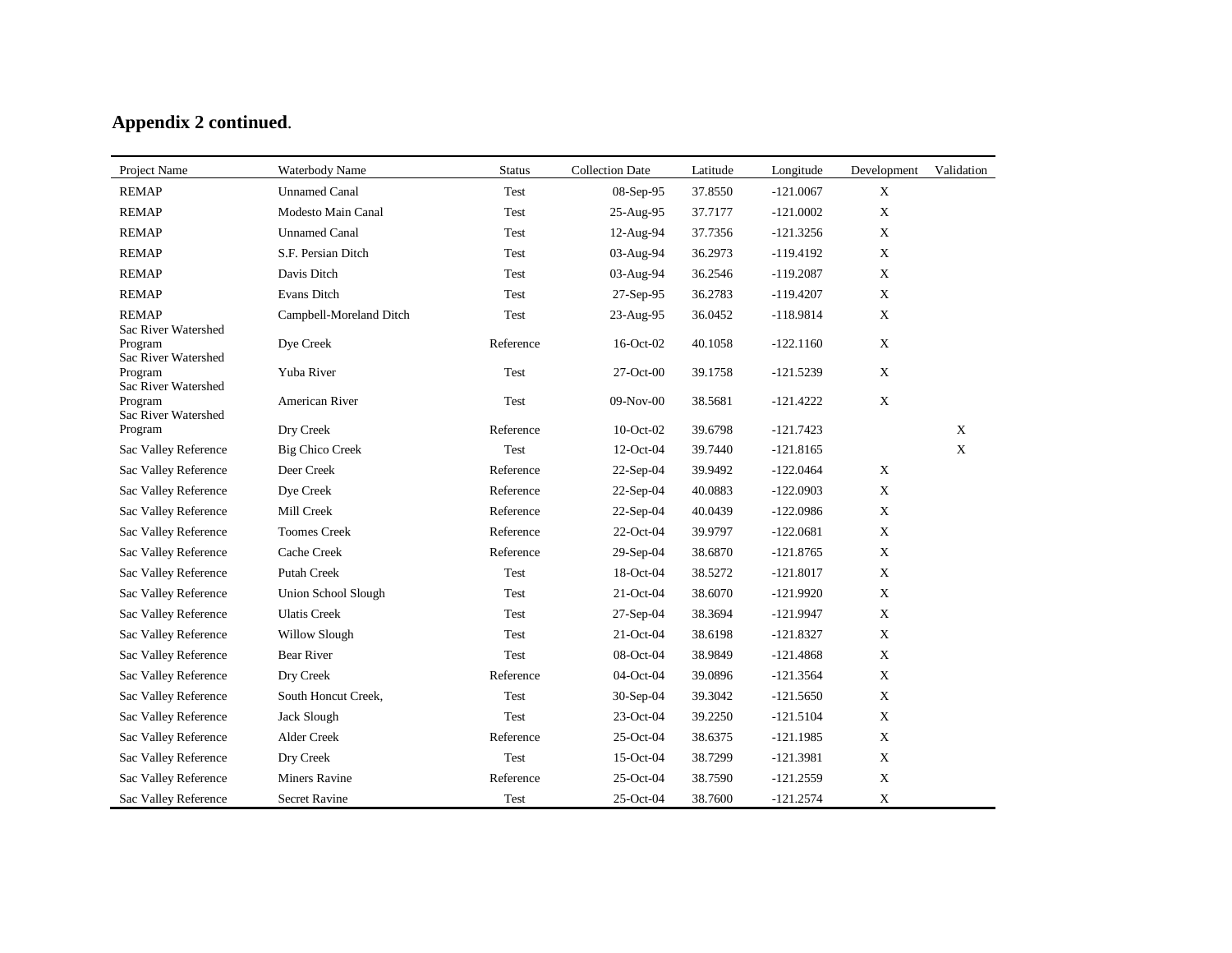| Project Name         | Waterbody Name                            | <b>Status</b> | <b>Collection Date</b> | Latitude | Longitude   | Development               | Validation  |
|----------------------|-------------------------------------------|---------------|------------------------|----------|-------------|---------------------------|-------------|
| Sac Valley Reference | <b>Butte Creek</b>                        | Reference     | 12-Oct-04              | 39.6964  | $-121.7767$ | $\mathbf X$               |             |
| Sac Valley Reference | Clear Creek                               | Test          | 15-Oct-04              | 39.5817  | $-121.6988$ | $\boldsymbol{\mathrm{X}}$ |             |
| Sac Valley Reference | Auburn Ravine**                           | Reference     | 13-Oct-04              | 38.8911  | $-121.2828$ | $\mathbf X$               | X           |
| Sac Valley Reference | Comanche Creek**                          | Reference     | 22-Oct-04              | 39.7073  | $-121.7853$ | $\mathbf X$               | $\mathbf X$ |
| Sac Valley Reference | Dry Creek                                 | Test          | $30-Sep-04$            | 39.6197  | $-121.6365$ | $\mathbf X$               |             |
| Sac Valley Reference | Gold Run Creek                            | Test          | $29-Oct-04$            | 39.5934  | $-121.6396$ | $\mathbf X$               |             |
| Sac Valley Reference | Hamlin Creek Trib.                        | Reference     | 20-Oct-04              | 39.6898  | $-121.7720$ | $\mathbf X$               |             |
| Sac Valley Reference | Salt Creek                                | Test          | 11-Oct-04              | 39.1508  | $-122.1812$ | $\mathbf X$               |             |
| Sac Valley Reference | Spring Creek                              | Test          | 11-Oct-04              | 39.1473  | $-122.1795$ | $\mathbf X$               |             |
| <b>UCD CVBP</b>      | <b>Bear Creek</b>                         | Test          | 2-Nov-03; 1-Oct-02     | 37.2556  | $-120.6519$ | $\mathbf X$               | $\mathbf X$ |
| <b>UCD CVBP</b>      | Salt Slough                               | Test          | $2-Nov-03$             | 37.2486  | $-120.8511$ | $\mathbf X$               |             |
| <b>UCD CVBP</b>      | Mud Slough                                | Test          | 17-Jun-04; 10-Jun-05   | 37.2542  | $-120.9069$ | $\mathbf X$               | $\mathbf X$ |
| <b>UCD CVBP</b>      | Mud Slough                                | Test          | $6-Nov-03$             | 37.2639  | $-120.9061$ |                           | $\mathbf X$ |
| <b>UCD CVBP</b>      | Merced River                              | Test          | 28-Oct-04              | 37.3497  | $-120.9578$ | $\mathbf X$               |             |
| <b>UCD CVBP</b>      | <b>Ingalsby Slough</b>                    | Test          | 3-Jun-05; 29-Oct-04    | 37.4918  | $-120.5578$ | $\mathbf X$               | X           |
| <b>UCD CVBP</b>      | Merced River                              | Test          | 29-Oct-04; 5-May-03    | 37.4702  | $-120.5005$ | $\mathbf X$               | $\mathbf X$ |
| <b>UCD CVBP</b>      | <b>Cosumnes River</b>                     | Test          | 3-Nov-04; 26-May-04    | 38.5006  | $-121.0450$ | $\mathbf X$               | $\mathbf X$ |
| <b>UCD CVBP</b>      | Mokelumne River                           | Test          | $21-Ju1-03$            | 38.2353  | $-121.4869$ | $\mathbf X$               |             |
| <b>UCD CVBP</b>      | Lone Tree Creek                           | Test          | 21-Oct-04              | 37.8556  | $-121.1847$ | $\mathbf{X}$              |             |
| <b>UCD CVBP</b>      | French Camp Slough                        | Test          | 22-Oct-04; 16-Oct-02   | 37.8817  | $-121.2492$ | $\mathbf X$               | $\mathbf X$ |
| <b>UCD CVBP</b>      | Old River                                 | Test          | 5-Nov-03               | 37.8047  | $-121.4494$ | $\mathbf X$               |             |
| <b>UCD CVBP</b>      | Mokelumne River                           | Test          | 22-Oct-04; 9-Oct-03    | 38.2225  | $-121.0344$ | $\mathbf X$               | $\mathbf X$ |
| <b>UCD CVBP</b>      | Calaveras River                           | Test          | 21-Oct-04; 2-Oct-02    | 38.0727  | $-120.9310$ | $\mathbf X$               | $\mathbf X$ |
| <b>UCD CVBP</b>      | <b>Bear Creek</b>                         | Test          | 3-Jun-05; 3-Oct-03     | 38.0432  | $-121.3224$ | $\mathbf X$               | X           |
| <b>UCD CVBP</b>      | Roberts Island, unnamed intake<br>channel | Test          | $21$ -Jun-04           | 37.8767  | $-121.3766$ | $\mathbf X$               |             |
| <b>UCD CVBP</b>      | Roberts Island, Main Drain                | Test          | $21$ -Jun-04           | 37.9415  | $-121.3692$ | $\mathbf X$               |             |
| <b>UCD CVBP</b>      | Middle River                              | Test          | $9-Nov-03$             | 37.8816  | $-121.4544$ | X                         |             |
| <b>UCD CVBP</b>      | Grantline/Fabian Bell Canal               | Test          | $6-Nov-03$             | 37.8192  | $-121.4499$ | $\mathbf X$               |             |
| <b>UCD CVBP</b>      | Sugar Cut                                 | Test          | 14-Nov-03              | 37.7859  | $-121.4194$ | $\mathbf X$               |             |
| <b>UCD CVBP</b>      | Disappointment and Pixley Slough          | Test          | $11-Jun-03$            | 38.0451  | $-121.3918$ | $\mathbf X$               |             |
| <b>UCD CVBP</b>      | San Joaquin River                         | Test          | 15-Nov-03; 16-Jun-03   | 37.8014  | $-121.3134$ | $\mathbf X$               | X           |

\*\* Same-day duplicates from the Sac Valley Reference project's Auburn Ravine and Comanche Creek sites were used in development and validation sets.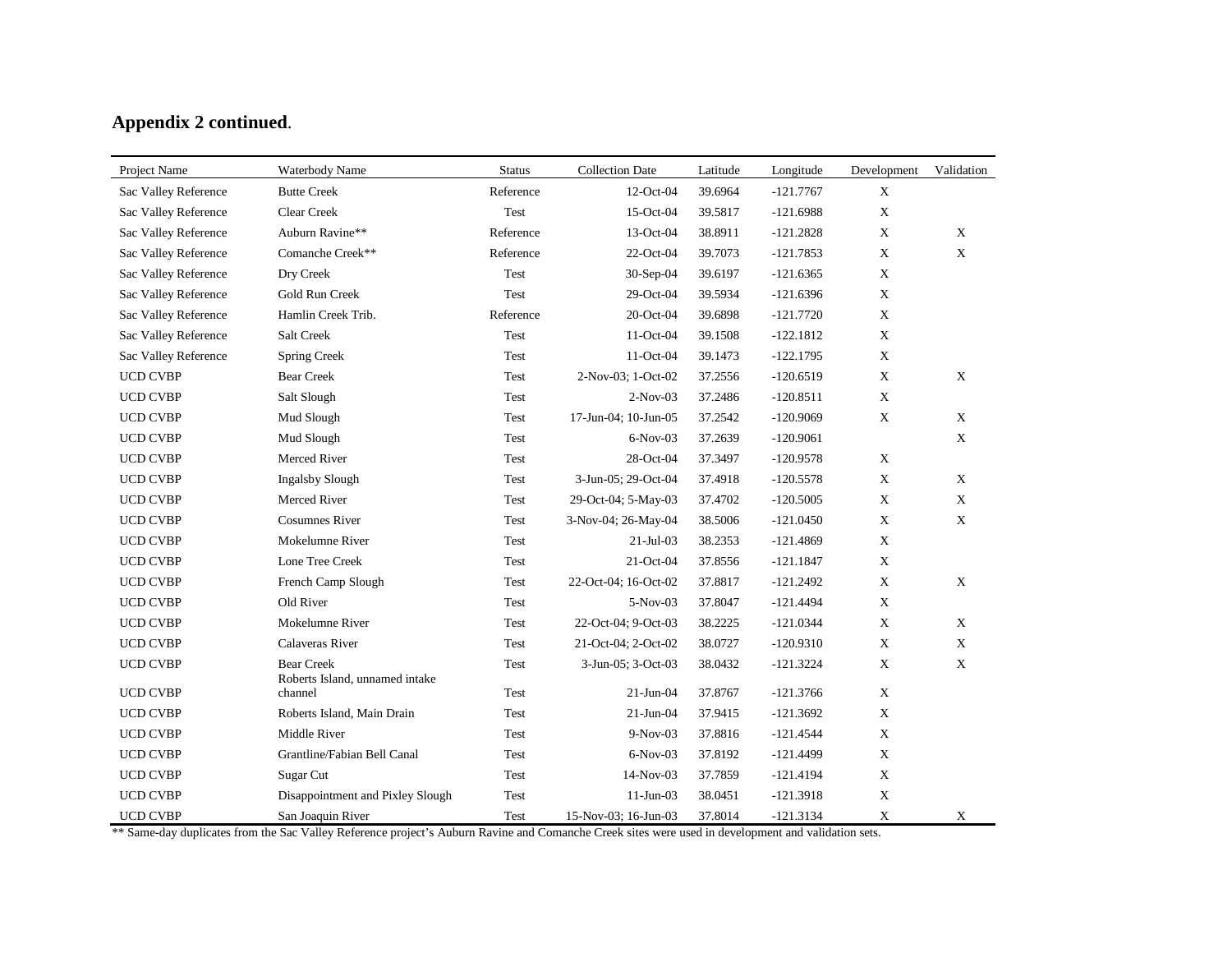| Project Name     | Waterbody Name                 | <b>Status</b> | <b>Collection Date</b> | Latitude | Longitude   | Development | Validation  |
|------------------|--------------------------------|---------------|------------------------|----------|-------------|-------------|-------------|
| <b>UCD CVBP</b>  | Beaver Slough                  | Test          | $13-Nov-03$            | 38.2042  | $-121.4463$ | $\mathbf X$ |             |
| <b>UCD CVBP</b>  | Orestimba Creek                | Test          | 13-Oct-04; 28-May-03   | 37.4139  | $-121.0142$ | X           | X           |
| <b>UCD CVBP</b>  | <b>Ingram Creek</b>            | Test          | $2-Jun-05$             | 37.6003  | $-121.2242$ | X           |             |
| <b>UCD CVBP</b>  | Del Puerto Creek               | Test          | 28-Oct-04              | 37.5214  | $-121.1486$ | X           |             |
| <b>UCD CVBP</b>  | Orestimba Creek                | Test          | 25-Oct-03; 18-Jun-01   | 37.3458  | $-121.0792$ | $\mathbf X$ | X           |
| Univ of Maryland | Arcade Creek                   | Test          | $24$ -May-00           | 38.6250  | $-121.4556$ |             | $\mathbf X$ |
| Univ of Maryland | Kaseberg Creek                 | Test          | 17-May-06              | 38.7838  | $-121.3575$ |             | X           |
| Univ of Maryland | Kaseberg Creek Trib 2          | Test          | 18-May-06              | 38.7591  | $-121.3325$ |             | X           |
| Univ of Maryland | <b>Pleasant Grove Creek</b>    | Test          | 17-May-06              | 38.8058  | $-121.3064$ |             | X           |
| Univ of Maryland | Pleasant Grove Creek Trib 2    | Test          | 17-May-06              | 38.8041  | $-121.3283$ |             | $\mathbf X$ |
| Univ of Maryland | <b>SF Pleasant Grove Creek</b> | Test          | 19-May-06              | 38.7662  | $-121.2835$ |             | $\mathbf X$ |
| Univ of Maryland | <b>Stanislaus River</b>        | Test          | $27-May-03$            | 37.7711  | $-120.8683$ |             | X           |
| Univ of Maryland | Tuolumne River                 | Test          | 25-May-03              | 37.6350  | $-120.6178$ |             | $\mathbf X$ |
| Univ of Maryland | Del Puerto Creek               | Test          | $18-May-04$            | 37.5403  | $-121.1186$ |             | X           |
| Univ of Maryland | Del Puerto Creek               | Test          | 23-May-06              | 37.5119  | $-121.1606$ |             | $\mathbf X$ |
| Univ of Maryland | Orestimba Creek                | Test          | $20-May-04$            | 37.4194  | $-121.0025$ |             | $\mathbf X$ |
| Univ of Maryland | Orestimba Creek                | Test          | 15-May-02              | 37.4053  | $-121.0244$ |             | X           |
| Univ of Maryland | Orestimba Creek                | Test          | 20-May-03; 20-May-04   | 37.3189  | $-121.1217$ |             | X           |
| Univ of Maryland | Salt Slough                    | Test          | 20-May-04              | 37.2483  | $-120.8533$ |             | $\mathbf X$ |
| Univ of Maryland | Salt Slough                    | Test          | $12$ -May-02           | 37.1592  | $-120.8122$ |             | $\mathbf X$ |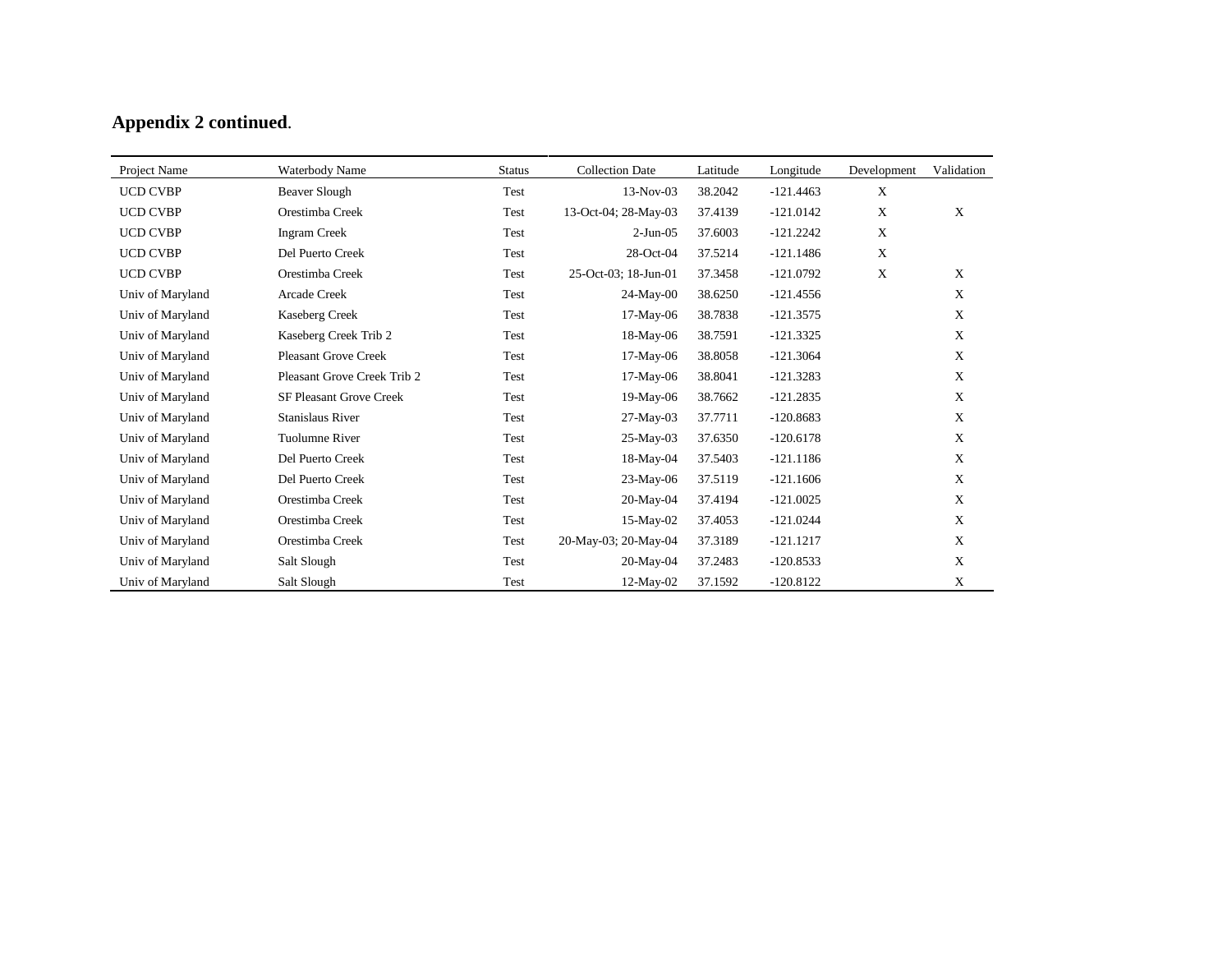**Appendix 3.** Eighty metrics screened for use in the Central Valley IBI. Discrimination between reference and non-reference sites is listed as 'good' (quartiles of reference and first downstream distributions do not overlap in box-and-whisker plots), 'fair' (quartiles overlap but at least one median is outside the other distribution's quartiles in box-and-whisker plots) or 'poor' (quartiles overlap and each median is within the other distribution's quartiles in box-and-whisker plots). See Barbour *et al*. (1996) for more detail on scoring discrimination in box-and-whisker plots. Metrics that failed the range test are marked with an asterisk (\*); metrics that had a value of '0' at ≥ 70% of development sites are in italics. Metrics selected for inclusion in the IBI are in bold.

|                                                      | Response/             |                                 |
|------------------------------------------------------|-----------------------|---------------------------------|
| Metric                                               | <b>Discrimination</b> | <b>Notes</b>                    |
| Coleoptera richness*                                 |                       |                                 |
| Collector-filterer richness*                         |                       |                                 |
| Collector-gatherer richness                          | Fair/Good             |                                 |
| Collector-filterer + collector-gatherer              | Good/Good             |                                 |
| richness                                             |                       |                                 |
| Diptera richness*                                    |                       |                                 |
| Elmidae richness*                                    |                       |                                 |
| Ephemerellidae richness*                             |                       |                                 |
| Ephemeroptera richness*                              |                       |                                 |
| <b>EPT Richness</b>                                  | Good/Good             | correlated w/ all final metrics |
| Hydropsychidae richness*                             |                       |                                 |
| Intolerant EPT richness                              |                       |                                 |
| Intolerant richness                                  |                       |                                 |
| Mollusca richness*                                   |                       |                                 |
| Non-insect taxa richness                             | Good/Fair             |                                 |
| Plecoptera richness*                                 |                       |                                 |
| <b>Predator richness</b>                             | Good/Good             |                                 |
| Scraper richness*                                    |                       |                                 |
| Shredder richness*                                   |                       |                                 |
| Trichoptera richness                                 | Fair                  |                                 |
| Percent Amphipoda individuals                        | Poor                  |                                 |
| Percent Baetidae individuals                         | Poor                  |                                 |
| Percent burrower individuals                         | Fair                  |                                 |
| Percent collector-filterer + collector gatherer      |                       |                                 |
| individuals                                          | Fair                  |                                 |
| Percent collector-filterer + collector gatherer taxa | Poor                  |                                 |
| Percent collector-filterer taxa                      | Fair                  |                                 |
| Percent collector-gatherer taxa                      | Poor                  |                                 |
| Percent Chironomidae individuals                     | Fair /Poor            |                                 |
| Percent clinger taxa                                 | Good/Good             |                                 |
| Percent collector-filterer individuals               | Fair                  |                                 |
| Percent collector-gatherer individuals               | Fair                  |                                 |
| Percent Corbicula individuals                        | Poor                  |                                 |
| Percent Crustacea individuals                        | Poor                  |                                 |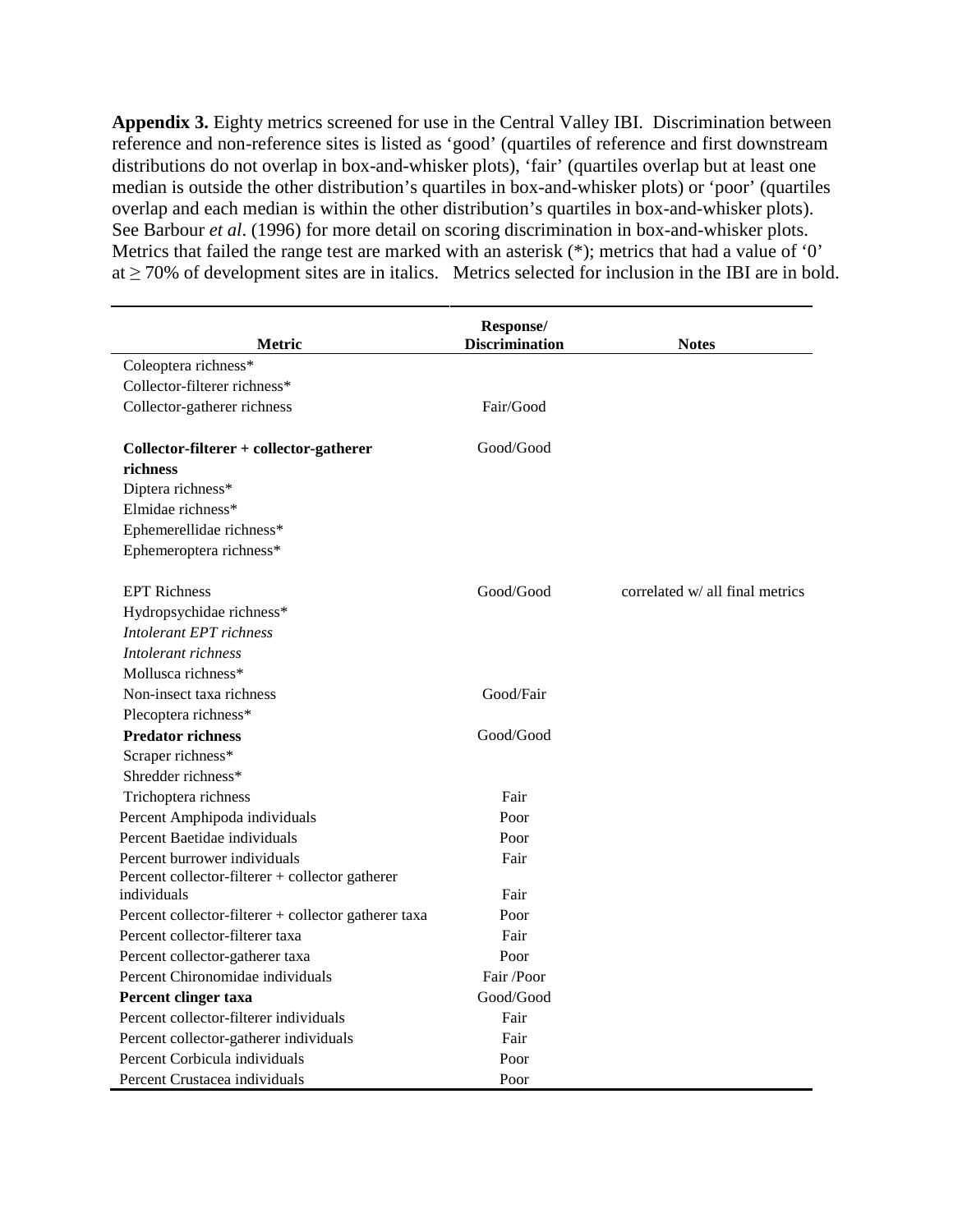| Metric                                                    | Response/<br><b>Discrimination</b> | <b>Notes</b>                    |
|-----------------------------------------------------------|------------------------------------|---------------------------------|
| Percent Diptera individuals                               | Fair                               |                                 |
| Percent Diptera taxa                                      | Poor                               |                                 |
| Percent dominant taxon                                    | Good/Fair                          | correlated w/ Shannon Diversity |
| Percent Elmidae individuals                               |                                    |                                 |
| Percent Ephemeroptera individuals                         | Poor                               |                                 |
| Percent Ephemeroptera taxa                                | Poor                               |                                 |
| Percent EPT individuals                                   | Fair                               |                                 |
| <b>Percent EPT taxa</b>                                   | Good/Good                          |                                 |
| Percent Gastropoda individuals                            | Poor                               |                                 |
| Percent Glossosomatidae individuals                       |                                    |                                 |
| Percent Hydropsychidae individuals                        | Poor                               |                                 |
| Percent Hydroptilidae individuals                         |                                    |                                 |
| Percent intolerant individuals                            |                                    |                                 |
| Percent intolerant Diptera individuals *                  |                                    |                                 |
| Percent intolerant Ephemeroptera individuals*             |                                    |                                 |
| Percent intolerant scraper individuals                    |                                    |                                 |
| Percent intolerant taxa                                   |                                    |                                 |
| Percent intolerant Trichoptera individuals                |                                    |                                 |
| Percent Mollusca individuals                              | Poor                               |                                 |
| Percent non-Baetis Fallceon Ephemeroptera                 |                                    |                                 |
| individuals                                               | Poor                               |                                 |
| Percent non Hydropsyche-Cheumatopsyche                    |                                    |                                 |
| Trichoptera individuals                                   | Poor                               |                                 |
| Percent non-Gastropoda scraper individuals                |                                    |                                 |
| Percent non-Hydropsyche Hydropsychidae                    |                                    |                                 |
| individuals*                                              |                                    |                                 |
| Percent non-Insecta taxa                                  | Fair                               |                                 |
| Percent of Ephemeroptera individuals that are             |                                    |                                 |
| intolerant<br>Percent of Trichoptera individuals that are |                                    |                                 |
| intolerant                                                |                                    |                                 |
| Percent Oligochaeta individuals                           | Poor                               |                                 |
| Percent Omnivore taxa                                     |                                    |                                 |
| Percent Perlodidae individuals *                          |                                    |                                 |
| Percent Philopotamidae individuals *                      |                                    |                                 |
| Percent Plecoptera individuals *                          |                                    |                                 |
|                                                           |                                    |                                 |
| Percent Plecoptera taxa*                                  |                                    |                                 |
| Percent predator taxa                                     | Poor                               |                                 |
| Percent predator individuals                              | Fair                               |                                 |
| Percent Rhyacophilidae individuals *                      |                                    |                                 |
| Percent scraper taxa                                      | Poor                               |                                 |
| Percent scraper individuals                               | Fair                               |                                 |
| Percent sensitive EPT individuals                         | Poor                               |                                 |
| Percent shredder taxa                                     |                                    |                                 |
| Percent shredder individuals                              |                                    |                                 |